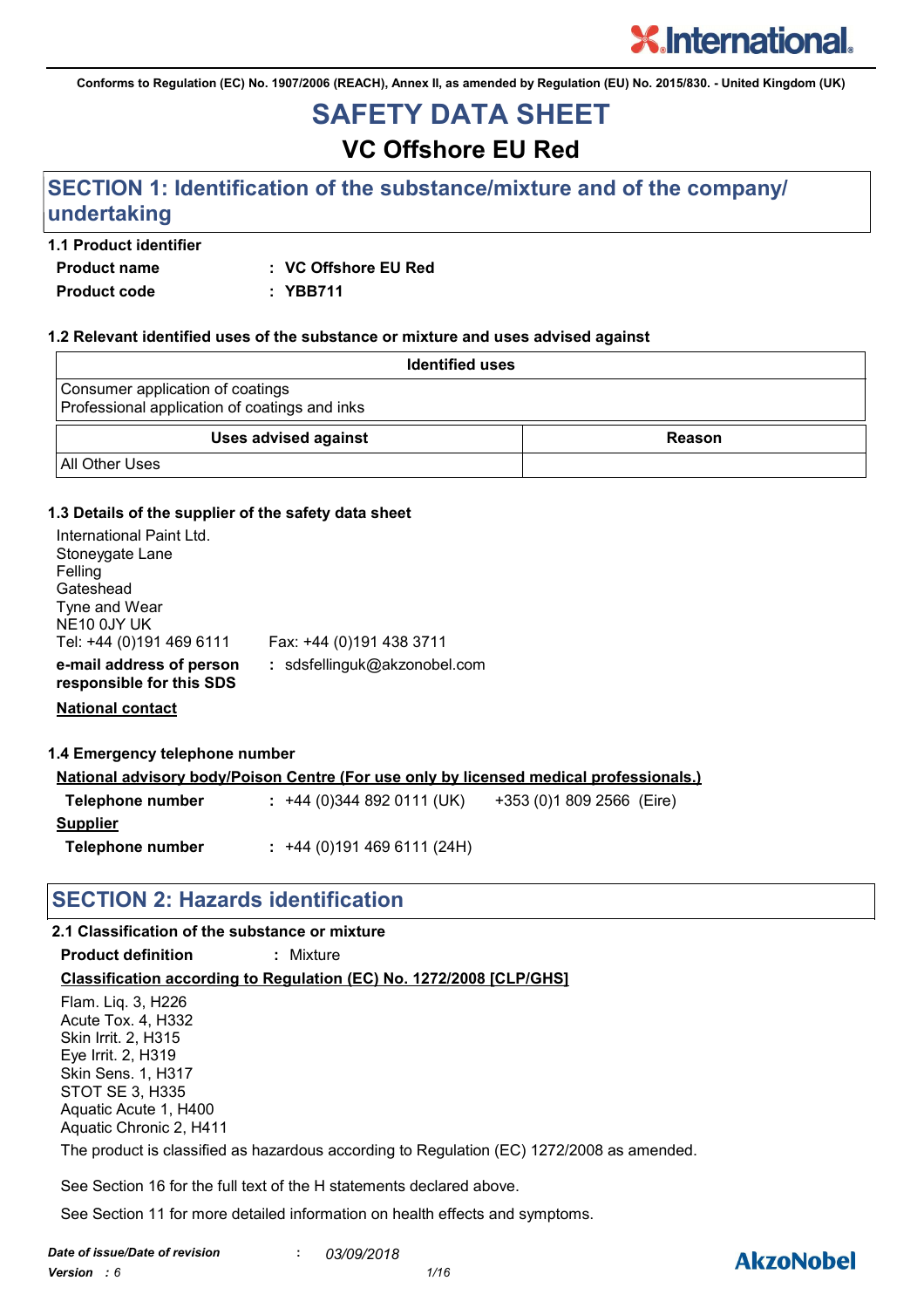## **SECTION 2: Hazards identification**

| 2.2 Label elements                                                                                                                                       |                                                                                                                                                                                                                                                                                                                                                                                                                                                                                                                                                                                                   |  |
|----------------------------------------------------------------------------------------------------------------------------------------------------------|---------------------------------------------------------------------------------------------------------------------------------------------------------------------------------------------------------------------------------------------------------------------------------------------------------------------------------------------------------------------------------------------------------------------------------------------------------------------------------------------------------------------------------------------------------------------------------------------------|--|
| <b>Hazard pictograms</b>                                                                                                                                 |                                                                                                                                                                                                                                                                                                                                                                                                                                                                                                                                                                                                   |  |
| <b>Signal word</b>                                                                                                                                       | : Warning                                                                                                                                                                                                                                                                                                                                                                                                                                                                                                                                                                                         |  |
| <b>Hazard statements</b>                                                                                                                                 | : Flammable liquid and vapour.<br>Harmful if inhaled.<br>Causes serious eye irritation.<br>Causes skin irritation.<br>May cause an allergic skin reaction.<br>May cause respiratory irritation.<br>Very toxic to aquatic life.<br>Toxic to aquatic life with long lasting effects.                                                                                                                                                                                                                                                                                                                |  |
| <b>Precautionary statements</b>                                                                                                                          |                                                                                                                                                                                                                                                                                                                                                                                                                                                                                                                                                                                                   |  |
| General                                                                                                                                                  | : Read label before use. Keep out of reach of children. If medical advice is needed,<br>have product container or label at hand.                                                                                                                                                                                                                                                                                                                                                                                                                                                                  |  |
| <b>Prevention</b>                                                                                                                                        | : Wear protective gloves. Wear eye or face protection. Keep away from heat, hot<br>surfaces, sparks, open flames and other ignition sources. No smoking. Use only<br>outdoors or in a well-ventilated area. Avoid release to the environment.                                                                                                                                                                                                                                                                                                                                                     |  |
| <b>Response</b>                                                                                                                                          | : IF INHALED: Remove person to fresh air and keep comfortable for breathing. IF<br>ON SKIN (or hair): Take off immediately all contaminated clothing. Rinse skin with<br>water or shower. IF ON SKIN: Take off contaminated clothing and wash it before<br>reuse.                                                                                                                                                                                                                                                                                                                                 |  |
| <b>Storage</b>                                                                                                                                           | : Keep cool.                                                                                                                                                                                                                                                                                                                                                                                                                                                                                                                                                                                      |  |
| <b>Disposal</b>                                                                                                                                          | Dispose of contents and container in accordance with all local, regional, national<br>and international regulations.                                                                                                                                                                                                                                                                                                                                                                                                                                                                              |  |
| <b>Hazardous ingredients</b>                                                                                                                             | : xylene<br>rosin                                                                                                                                                                                                                                                                                                                                                                                                                                                                                                                                                                                 |  |
| <b>Supplemental label</b><br>elements                                                                                                                    | Wear appropriate respirator when ventilation is inadequate.                                                                                                                                                                                                                                                                                                                                                                                                                                                                                                                                       |  |
| <b>Annex XVII - Restrictions</b><br>on the manufacture,<br>placing on the market and<br>use of certain dangerous<br>substances, mixtures and<br>articles | : Not applicable.                                                                                                                                                                                                                                                                                                                                                                                                                                                                                                                                                                                 |  |
| <b>Biocidal products regulation</b>                                                                                                                      |                                                                                                                                                                                                                                                                                                                                                                                                                                                                                                                                                                                                   |  |
| <b>Authorisation number (UK)</b>                                                                                                                         | <b>HSE No. 9573</b>                                                                                                                                                                                                                                                                                                                                                                                                                                                                                                                                                                               |  |
| <b>Authorisation number</b><br>(Malta)                                                                                                                   | MCCAA 2013-0-4-01-B01                                                                                                                                                                                                                                                                                                                                                                                                                                                                                                                                                                             |  |
| <b>Authorisation number</b><br>(Ireland)                                                                                                                 | PCS No. 96740                                                                                                                                                                                                                                                                                                                                                                                                                                                                                                                                                                                     |  |
| <b>Warnings for vulnerable</b><br>groups                                                                                                                 | : Children shall be kept away until treated surfaces are dry.                                                                                                                                                                                                                                                                                                                                                                                                                                                                                                                                     |  |
| <b>Product Specific</b><br><b>Information</b>                                                                                                            | : FIRST AID Do not breathe dust/fume/gas/mist/vapours/spray. IF SWALLOWED:<br>Do NOT induce vomiting. Get immediate medical advice/attention. IF ON SKIN:<br>Wash with plenty of soap and water. Do not use solvents or thinners to clean the<br>skin. If skin irritation or rash occurs: Get medical attention. IF IN EYES: Rinse<br>cautiously with water for several minutes. Remove contact lenses, if present and<br>easy to do. Continue rinsing. IF INHALED: If not breathing, give artificial<br>respiration. If breathing is difficult, remove victim to fresh air and keep at rest in a |  |
| Date of issue/Date of revision                                                                                                                           | 03/09/2018<br><b>Alizablahal</b>                                                                                                                                                                                                                                                                                                                                                                                                                                                                                                                                                                  |  |

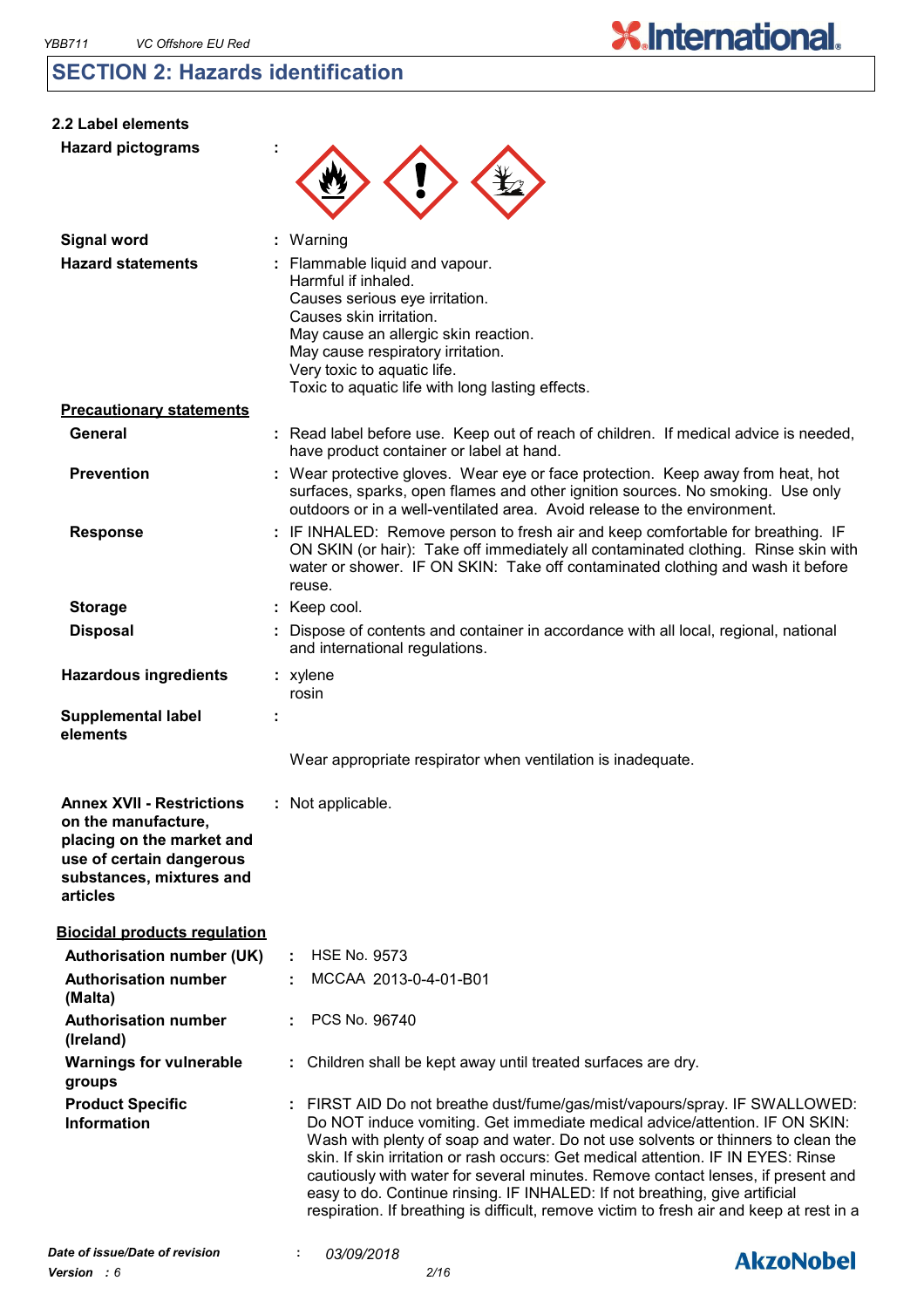### **SECTION 2: Hazards identification**

position comfortable for breathing. Give nothing by mouth. Get medical attention if you feel unwell. Contaminated work clothing should not be allowed out of the workplace. Keep unnecessary and unprotected personnel from entering. Store in a well-ventilated place. Keep container tightly closed. Do not reuse container. Collect spillage. Application, maintenance and repair activities shall be conducted within a contained area, on an impermeable hard standing with bunding or on soil covered with an impermeable material to prevent losses and minimize emissions to the environment, and that any losses or waste containing a biocide shall be collected for reuse or disposal.

#### **2.3 Other hazards**

**Other hazards which do : not result in classification** : None known.

### **SECTION 3: Composition/information on ingredients**

| 3.2 Mixtures                                                 | : Mixture                                                                              |                  |                                                                                                                                                                                                            |                    |             |
|--------------------------------------------------------------|----------------------------------------------------------------------------------------|------------------|------------------------------------------------------------------------------------------------------------------------------------------------------------------------------------------------------------|--------------------|-------------|
| Product/ingredient<br>name                                   | <b>Identifiers</b>                                                                     | $%$ by<br>weight | <b>Classification</b><br><b>Regulation (EC) No.</b><br>1272/2008 [CLP]                                                                                                                                     | <b>Nota</b><br>(s) | <b>Type</b> |
| xylene                                                       | REACH#:<br>01-2119488216-32<br>EC: 215-535-7<br>CAS: 1330-20-7<br>Index: 601-022-00-9  | $≥25 - ≤50$      | Flam. Liq. 3, H226<br>Acute Tox. 4, H312<br>Acute Tox. 4, H332<br>Skin Irrit. 2, H315<br>Eye Irrit. 2, H319<br><b>STOT SE 3, H335</b><br>Asp. Tox. 1, H304                                                 | C                  | [1] [2]     |
| zinc oxide                                                   | REACH#:<br>01-2119463881-32<br>EC: 215-222-5<br>CAS: 1314-13-2<br>Index: 030-013-00-7  | $≥10 - 25$       | Aquatic Acute 1, H400 (M=10)<br>Aquatic Chronic 1, H410 (M=1)                                                                                                                                              |                    | $[1]$       |
| rosin                                                        | REACH #:<br>01-2119480418-32<br>EC: 232-475-7<br>CAS: 8050-09-7<br>Index: 650-015-00-7 | ≤10              | Skin Sens. 1, H317<br>Aquatic Chronic 4, H413                                                                                                                                                              |                    | [1] [2]     |
| ethylbenzene                                                 | REACH #:<br>01-2119489370-35<br>EC: 202-849-4<br>CAS: 100-41-4                         | <10              | Flam. Liq. 2, H225<br>Acute Tox. 4, H332<br>Skin Irrit. 2, H315<br>Eye Irrit. 2, H319<br><b>STOT SE 3, H335</b><br>STOT RE 2, H373 (hearing<br>organs)<br>Asp. Tox. 1, H304                                | $\overline{a}$     | [1] [2]     |
| Solvent naphtha<br>(petroleum), light arom. 01-2119455851-35 | REACH#:<br>EC: 265-199-0<br>CAS: 64742-95-6<br>Index: 649-356-00-4                     | $≤10$            | Flam. Liq. 3, H226<br>STOT SE 3, H335<br>STOT SE 3, H336<br>Asp. Tox. 1, H304<br>Aquatic Chronic 2, H411<br><b>EUH066</b><br>See Section 16 for the<br>full text of the H<br>statements declared<br>above. | P                  | [1] [2]     |

There are no additional ingredients present which, within the current knowledge of the supplier and in the concentrations applicable, are classified as hazardous to health or the environment, are PBTs or vPvBs or have been assigned a workplace exposure limit and hence require reporting in this section.

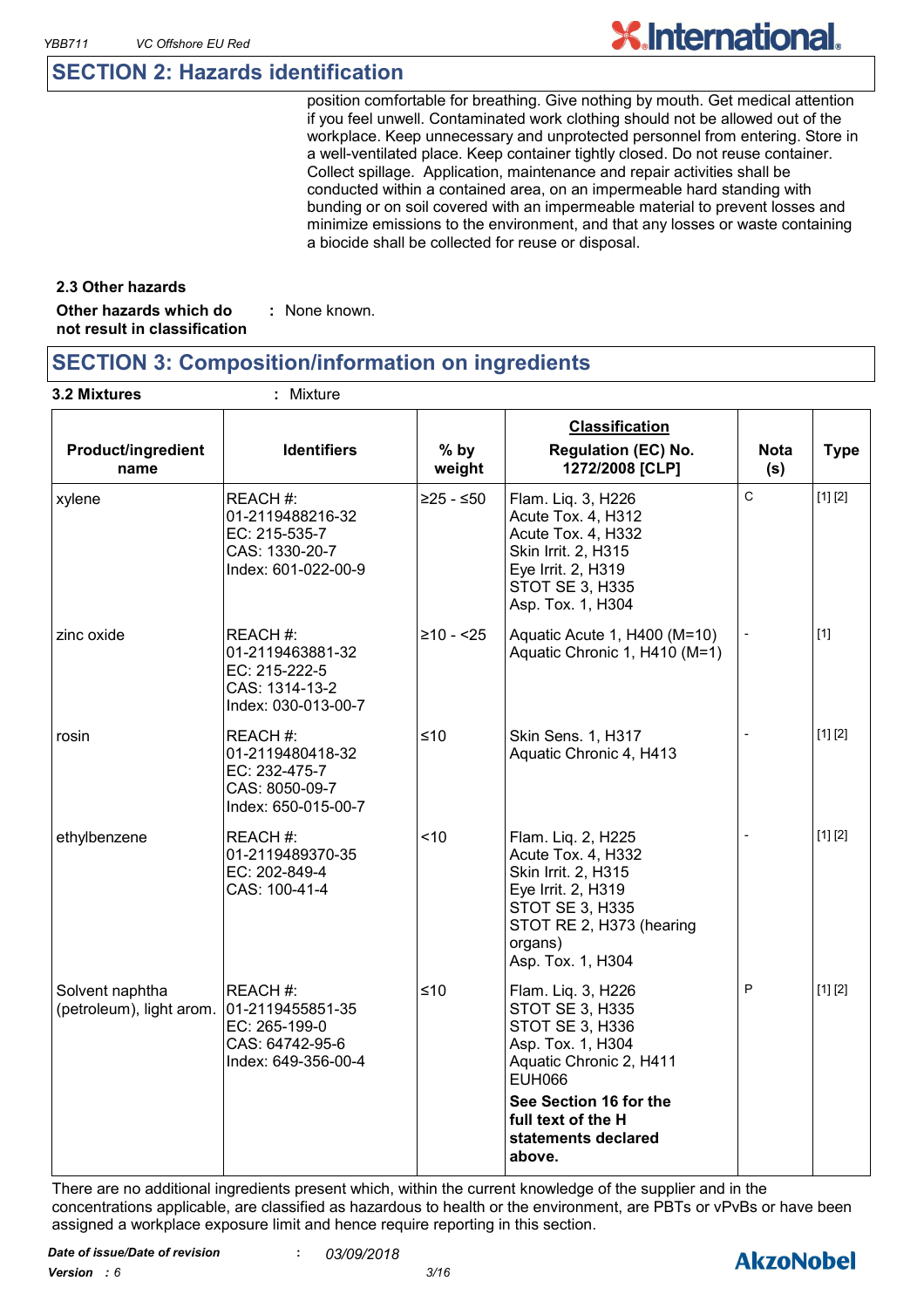### **SECTION 3: Composition/information on ingredients**

#### Type

[1] Substance classified with a health or environmental hazard

[2] Substance with a workplace exposure limit

[3] Substance meets the criteria for PBT according to Regulation (EC) No. 1907/2006, Annex XIII

[4] Substance meets the criteria for vPvB according to Regulation (EC) No. 1907/2006, Annex XIII

[5] Substance of equivalent concern

Occupational exposure limits, if available, are listed in Section 8.

### **SECTION 4: First aid measures**

#### **4.1 Description of first aid measures**

| General                           | : In all cases of doubt, or when symptoms persist, seek medical attention. Never give<br>anything by mouth to an unconscious person. If unconscious, place in recovery<br>position and seek medical advice.                                                                                                                                                                                                     |
|-----------------------------------|-----------------------------------------------------------------------------------------------------------------------------------------------------------------------------------------------------------------------------------------------------------------------------------------------------------------------------------------------------------------------------------------------------------------|
| Eye contact                       | : Remove contact lenses, irrigate copiously with clean, fresh water, holding the<br>eyelids apart for at least 10 minutes and seek immediate medical advice.                                                                                                                                                                                                                                                    |
| <b>Inhalation</b>                 | : Remove to fresh air. Keep person warm and at rest. If not breathing, if breathing is<br>irregular or if respiratory arrest occurs, provide artificial respiration or oxygen by<br>trained personnel. Seek medical attention.                                                                                                                                                                                  |
| <b>Skin contact</b>               | : Remove contaminated clothing and shoes. Wash skin thoroughly with soap and<br>water or use recognised skin cleanser. Seek medical attention if irritation persists.<br>Do NOT use solvents or thinners.                                                                                                                                                                                                       |
| Ingestion                         | : If swallowed, seek medical advice immediately and show the container or label.<br>Keep person warm and at rest. Do NOT induce vomiting.                                                                                                                                                                                                                                                                       |
| <b>Protection of first-aiders</b> | : No action shall be taken involving any personal risk or without suitable training. If it<br>is suspected that fumes are still present, the rescuer should wear an appropriate<br>mask or self-contained breathing apparatus. It may be dangerous to the person<br>providing aid to give mouth-to-mouth resuscitation. Wash contaminated clothing<br>thoroughly with water before removing it, or wear gloves. |

#### **4.2 Most important symptoms and effects, both acute and delayed**

| <b>Potential acute health effects</b> |                                                                                                                                                                                        |
|---------------------------------------|----------------------------------------------------------------------------------------------------------------------------------------------------------------------------------------|
| Eye contact                           | : Causes serious eye irritation.                                                                                                                                                       |
| <b>Inhalation</b>                     | : Harmful if inhaled. May cause respiratory irritation. Exposure to decomposition<br>products may cause a health hazard. Serious effects may be delayed following<br>exposure.         |
| <b>Skin contact</b>                   | : Causes skin irritation. May cause an allergic skin reaction.                                                                                                                         |
| Ingestion                             | : Irritating to mouth, throat and stomach.                                                                                                                                             |
| Over-exposure signs/symptoms          |                                                                                                                                                                                        |
| Eye contact                           | : Adverse symptoms may include the following:<br>pain or irritation<br>watering<br>redness                                                                                             |
| Inhalation                            | : Adverse symptoms may include the following:<br>respiratory tract irritation<br>coughing<br>headache<br>drowsiness/fatigue<br>dizziness/vertigo<br>muscle weakness<br>unconsciousness |
| <b>Skin contact</b>                   | : Adverse symptoms may include the following:<br>irritation<br>redness                                                                                                                 |
| Ingestion                             | : No specific data.                                                                                                                                                                    |

#### **4.3 Indication of any immediate medical attention and special treatment needed**

# **AkzoNobel**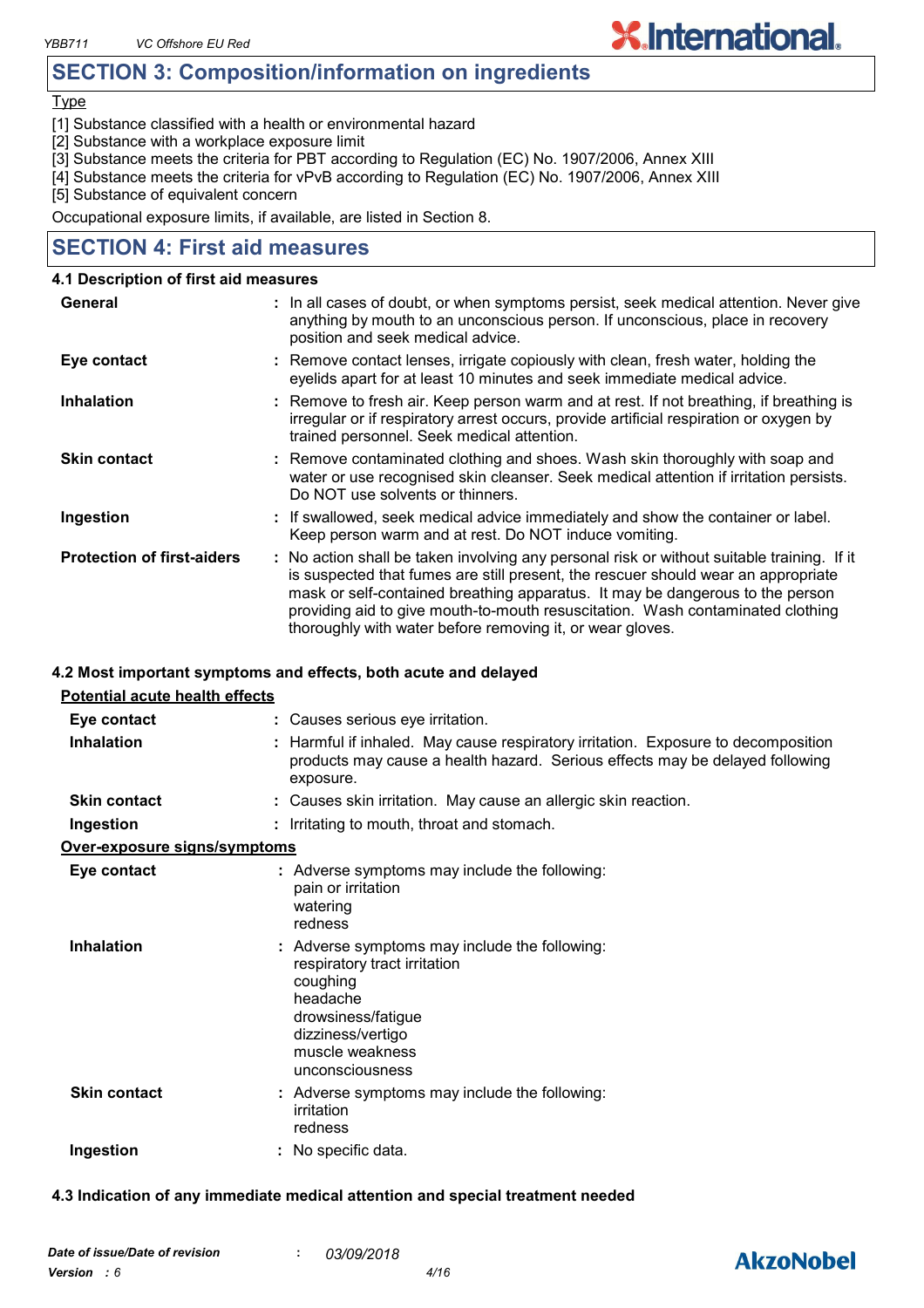### **SECTION 4: First aid measures**

| Notes to physician                      | : In case of inhalation of decomposition products in a fire, symptoms may be delayed.<br>The exposed person may need to be kept under medical surveillance for 48 hours. |
|-----------------------------------------|--------------------------------------------------------------------------------------------------------------------------------------------------------------------------|
| <b>Specific treatments</b>              | : No specific treatment.                                                                                                                                                 |
| <b>SECTION 5: Firefighting measures</b> |                                                                                                                                                                          |
| 5.1 Extinguishing media                 |                                                                                                                                                                          |
| Suitable extinguishing<br>media         | : Use dry chemical, $CO2$ , water spray (fog) or foam.                                                                                                                   |
| Unsuitable extinguishing<br>media       | : Do not use water jet.                                                                                                                                                  |

#### **5.2 Special hazards arising from the substance or mixture**

| <b>Hazards from the</b><br>substance or mixture          | : Flammable liquid and vapour. In a fire or if heated, a pressure increase will occur<br>and the container may burst, with the risk of a subsequent explosion. Runoff to<br>sewer may create fire or explosion hazard. This material is very toxic to aquatic life.<br>This material is toxic to aquatic life with long lasting effects. Fire water<br>contaminated with this material must be contained and prevented from being<br>discharged to any waterway, sewer or drain. |
|----------------------------------------------------------|----------------------------------------------------------------------------------------------------------------------------------------------------------------------------------------------------------------------------------------------------------------------------------------------------------------------------------------------------------------------------------------------------------------------------------------------------------------------------------|
| <b>Hazardous thermal</b><br>decomposition products       | : Decomposition products may include the following materials:<br>carbon dioxide<br>carbon monoxide<br>nitrogen oxides<br>halogenated compounds<br>metal oxide/oxides                                                                                                                                                                                                                                                                                                             |
| 5.3 Advice for firefighters                              |                                                                                                                                                                                                                                                                                                                                                                                                                                                                                  |
| <b>Special protective actions</b><br>for fire-fighters   | : Promptly isolate the scene by removing all persons from the vicinity of the incident if<br>there is a fire. No action shall be taken involving any personal risk or without<br>suitable training. Move containers from fire area if this can be done without risk.<br>Use water spray to keep fire-exposed containers cool.                                                                                                                                                    |
| <b>Special protective</b><br>equipment for fire-fighters | : Fire-fighters should wear appropriate protective equipment and self-contained<br>breathing apparatus (SCBA) with a full face-piece operated in positive pressure<br>mode. Clothing for fire-fighters (including helmets, protective boots and gloves)<br>conforming to European standard EN 469 will provide a basic level of protection for<br>chemical incidents.                                                                                                            |

### **SECTION 6: Accidental release measures**

#### **6.1 Personal precautions, protective equipment and emergency procedures**

| For non-emergency<br>personnel   | : No action shall be taken involving any personal risk or without suitable training.<br>Evacuate surrounding areas. Keep unnecessary and unprotected personnel from<br>entering. Do not touch or walk through spilt material. Shut off all ignition sources.<br>No flares, smoking or flames in hazard area. Avoid breathing vapour or mist.<br>Provide adequate ventilation. Wear appropriate respirator when ventilation is<br>inadequate. Put on appropriate personal protective equipment. |
|----------------------------------|------------------------------------------------------------------------------------------------------------------------------------------------------------------------------------------------------------------------------------------------------------------------------------------------------------------------------------------------------------------------------------------------------------------------------------------------------------------------------------------------|
|                                  | For emergency responders : If specialised clothing is required to deal with the spillage, take note of any<br>information in Section 8 on suitable and unsuitable materials. See also the<br>information in "For non-emergency personnel".                                                                                                                                                                                                                                                     |
| 6.2 Environmental<br>precautions | : Avoid dispersal of spilt material and runoff and contact with soil, waterways, drains<br>and sewers. Inform the relevant authorities if the product has caused environmental<br>pollution (sewers, waterways, soil or air). Water polluting material. May be harmful<br>to the environment if released in large quantities. Collect spillage.                                                                                                                                                |

#### **6.3 Methods and material for containment and cleaning up**

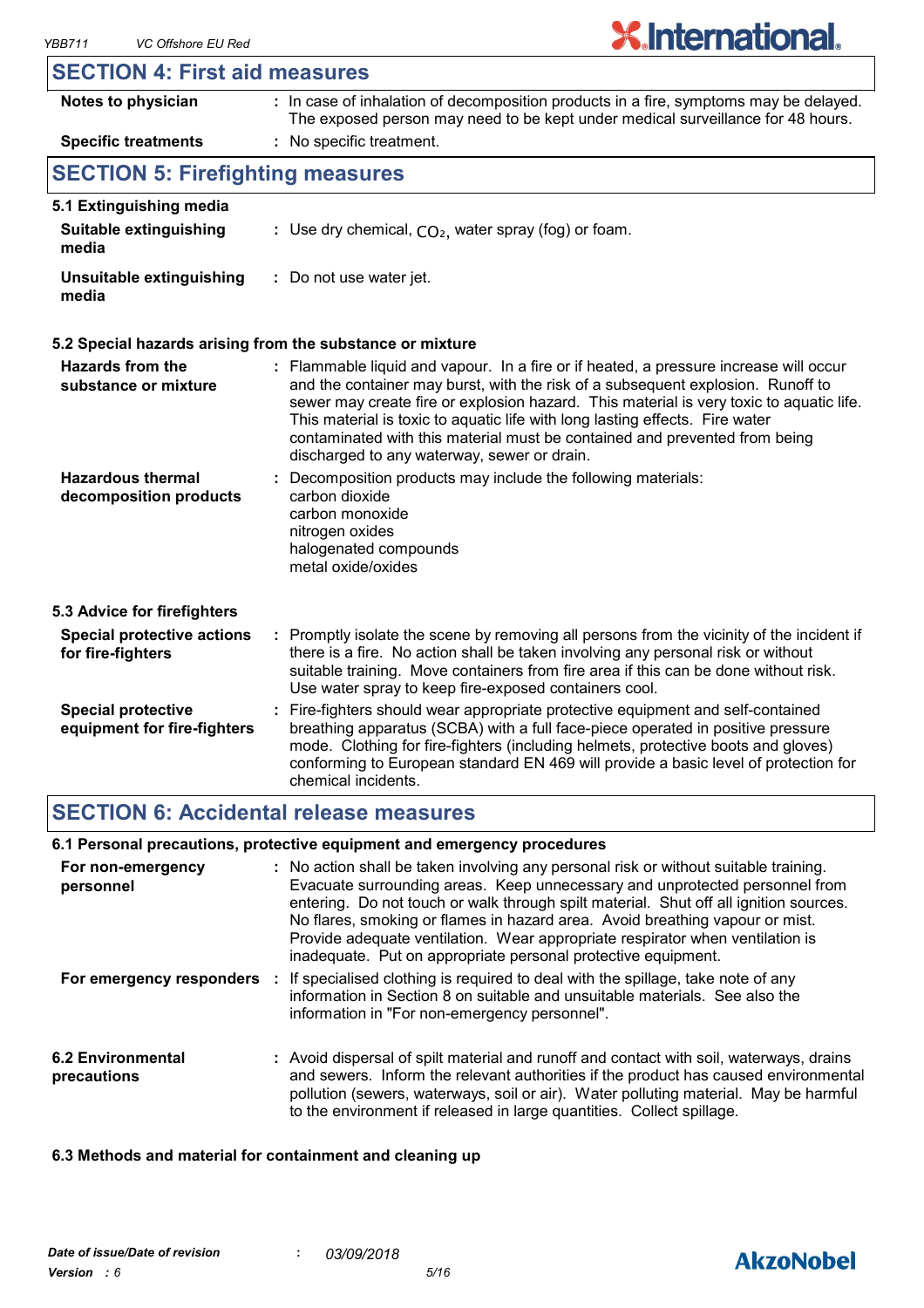### **SECTION 6: Accidental release measures**

| <b>Small spill</b>                 | : Stop leak if without risk. Move containers from spill area. Use spark-proof tools and<br>explosion-proof equipment. Dilute with water and mop up if water-soluble.<br>Alternatively, or if water-insoluble, absorb with an inert dry material and place in an<br>appropriate waste disposal container. Dispose of via a licensed waste disposal<br>contractor.                                                                                                                                                                                                                                                                                           |
|------------------------------------|------------------------------------------------------------------------------------------------------------------------------------------------------------------------------------------------------------------------------------------------------------------------------------------------------------------------------------------------------------------------------------------------------------------------------------------------------------------------------------------------------------------------------------------------------------------------------------------------------------------------------------------------------------|
| Large spill                        | : Stop leak if without risk. Move containers from spill area. Use spark-proof tools and<br>explosion-proof equipment. Approach the release from upwind. Prevent entry into<br>sewers, water courses, basements or confined areas. Wash spillages into an<br>effluent treatment plant or proceed as follows. Contain and collect spillage with non-<br>combustible, absorbent material e.g. sand, earth, vermiculite or diatomaceous earth<br>and place in container for disposal according to local regulations. Dispose of via a<br>licensed waste disposal contractor. Contaminated absorbent material may pose the<br>same hazard as the spilt product. |
| 6.4 Reference to other<br>sections | : See Section 1 for emergency contact information.<br>See Section 8 for information on appropriate personal protective equipment.<br>See Section 13 for additional waste treatment information.                                                                                                                                                                                                                                                                                                                                                                                                                                                            |

### **SECTION 7: Handling and storage**

The information in this section contains generic advice and guidance. The list of Identified Uses in Section 1 should be consulted for any available use-specific information provided in the Exposure Scenario(s).

#### **7.1 Precautions for safe handling**

| <b>Protective measures</b>                | : Put on appropriate personal protective equipment (see Section 8). Persons with a<br>history of skin sensitization problems should not be employed in any process in<br>which this product is used. Do not get in eyes or on skin or clothing. Do not ingest.<br>Avoid breathing vapour or mist. Avoid release to the environment. Use only with<br>adequate ventilation. Wear appropriate respirator when ventilation is inadequate.<br>Do not enter storage areas and confined spaces unless adequately ventilated.<br>Keep in the original container or an approved alternative made from a compatible<br>material, kept tightly closed when not in use. Store and use away from heat, sparks,<br>open flame or any other ignition source. Use explosion-proof electrical (ventilating,<br>lighting and material handling) equipment. Use only non-sparking tools. Take<br>precautionary measures against electrostatic discharges. Empty containers retain<br>product residue and can be hazardous. Do not reuse container. |
|-------------------------------------------|----------------------------------------------------------------------------------------------------------------------------------------------------------------------------------------------------------------------------------------------------------------------------------------------------------------------------------------------------------------------------------------------------------------------------------------------------------------------------------------------------------------------------------------------------------------------------------------------------------------------------------------------------------------------------------------------------------------------------------------------------------------------------------------------------------------------------------------------------------------------------------------------------------------------------------------------------------------------------------------------------------------------------------|
| Advice on general<br>occupational hygiene | : Eating, drinking and smoking should be prohibited in areas where this material is<br>handled, stored and processed. Workers should wash hands and face before<br>eating, drinking and smoking. Remove contaminated clothing and protective<br>equipment before entering eating areas. See also Section 8 for additional<br>information on hygiene measures.                                                                                                                                                                                                                                                                                                                                                                                                                                                                                                                                                                                                                                                                    |

#### **7.2 Conditions for safe storage, including any incompatibilities**

Store in accordance with local regulations. Store in a segregated and approved area. Store in original container protected from direct sunlight in a dry, cool and well-ventilated area, away from incompatible materials (see Section 10) and food and drink. Store locked up. Eliminate all ignition sources. Vapours are heavier than air and may spread along floors. Separate from oxidizing materials. Keep container tightly closed and sealed until ready for use. Containers that have been opened must be carefully resealed and kept upright to prevent leakage. Do not store in unlabelled containers. Use appropriate containment to avoid environmental contamination.

| 7.3 Specific end use(s)    |                  |
|----------------------------|------------------|
| <b>Recommendations</b>     | : Not available. |
| Industrial sector specific | : Not available. |
| solutions                  |                  |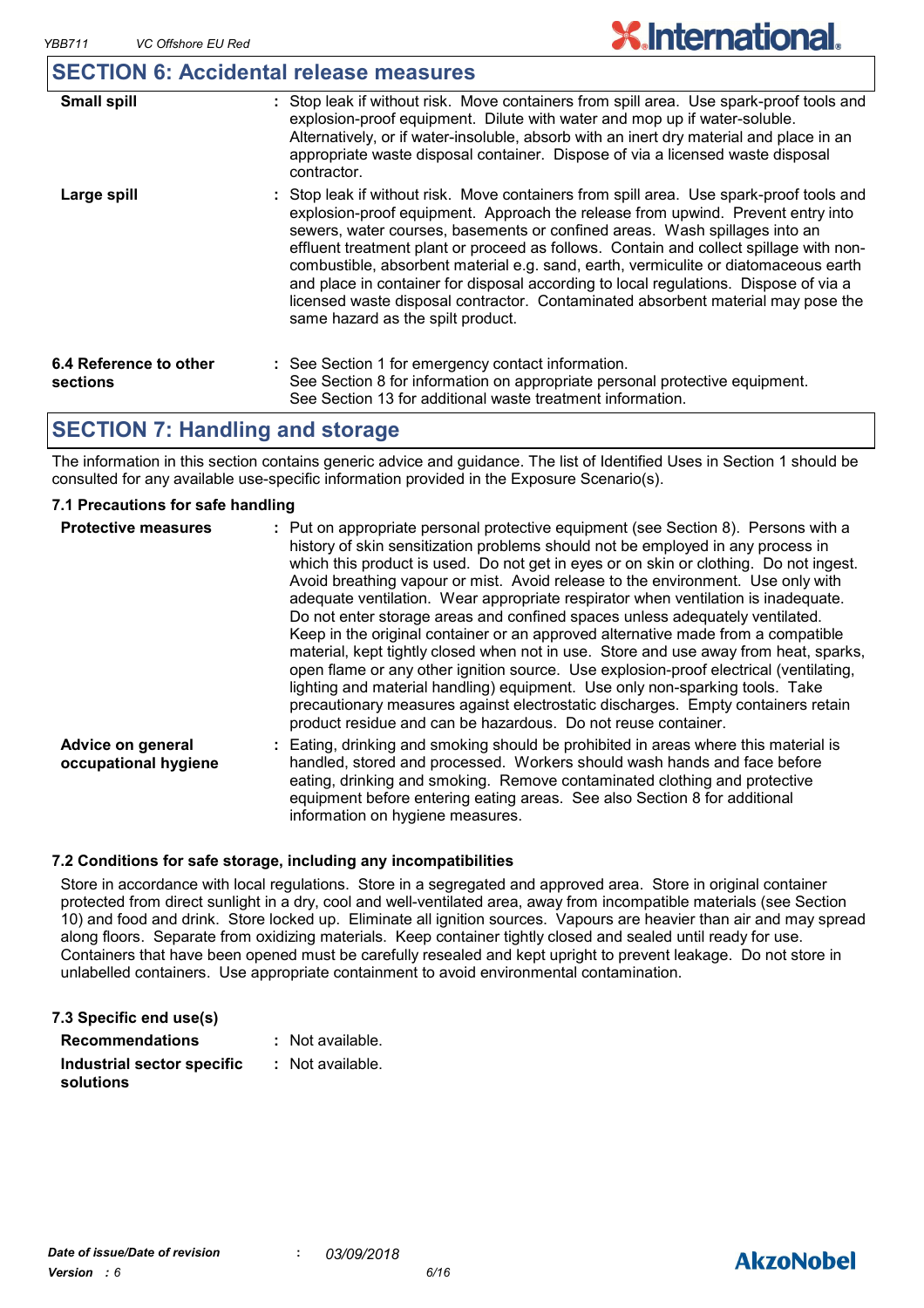## **SECTION 8: Exposure controls/personal protection**

The information in this section contains generic advice and guidance. Information is provided based on typical anticipated uses of the product. Additional measures might be required for bulk handling or other uses that could significantly increase worker exposure or environmental releases.

**X.International.** 

#### **8.1 Control parameters**

#### **Occupational exposure limits**

| <b>Product/ingredient name</b>                                      |           | <b>Exposure limit values</b>                                                                                                                                                                                                                                                                                                                                                                                                                                                                                                                                                                                                                                                                                                                                                                                                                                                                                                                                                                                        |  |  |
|---------------------------------------------------------------------|-----------|---------------------------------------------------------------------------------------------------------------------------------------------------------------------------------------------------------------------------------------------------------------------------------------------------------------------------------------------------------------------------------------------------------------------------------------------------------------------------------------------------------------------------------------------------------------------------------------------------------------------------------------------------------------------------------------------------------------------------------------------------------------------------------------------------------------------------------------------------------------------------------------------------------------------------------------------------------------------------------------------------------------------|--|--|
| xylene                                                              |           | EH40/2005 WELs (United Kingdom (UK), 12/2011). Absorbed<br>through skin.<br>STEL: 441 mg/m <sup>3</sup> 15 minutes.<br>STEL: 100 ppm 15 minutes.<br>TWA: 220 mg/m <sup>3</sup> 8 hours.<br>TWA: 50 ppm 8 hours.                                                                                                                                                                                                                                                                                                                                                                                                                                                                                                                                                                                                                                                                                                                                                                                                     |  |  |
| rosin                                                               |           | EH40/2005 WELs (United Kingdom (UK), 12/2011). Inhalation<br>sensitiser.<br>STEL: 0.15 mg/m <sup>3</sup> 15 minutes. Form: Fume<br>TWA: 0.05 mg/m <sup>3</sup> 8 hours. Form: Fume                                                                                                                                                                                                                                                                                                                                                                                                                                                                                                                                                                                                                                                                                                                                                                                                                                  |  |  |
| ethylbenzene                                                        |           | EH40/2005 WELs (United Kingdom (UK), 12/2011). Absorbed<br>through skin.<br>STEL: 552 mg/m <sup>3</sup> 15 minutes.<br>STEL: 125 ppm 15 minutes.<br>TWA: 441 mg/m <sup>3</sup> 8 hours.<br>TWA: 100 ppm 8 hours.                                                                                                                                                                                                                                                                                                                                                                                                                                                                                                                                                                                                                                                                                                                                                                                                    |  |  |
| Solvent naphtha (petroleum), light arom.                            |           | European Hydrocarbon Solvent Suppliers (CEFIC-HSPA)<br>methodology (Europe).<br>TWA: 100 mg/m <sup>3</sup> 8 hours.                                                                                                                                                                                                                                                                                                                                                                                                                                                                                                                                                                                                                                                                                                                                                                                                                                                                                                 |  |  |
| <b>Recommended monitoring</b><br>÷<br>procedures                    | required. | If this product contains ingredients with exposure limits, personal, workplace<br>atmosphere or biological monitoring may be required to determine the effectiveness<br>of the ventilation or other control measures and/or the necessity to use respiratory<br>protective equipment. Reference should be made to monitoring standards, such as<br>the following: European Standard EN 689 (Workplace atmospheres - Guidance for<br>the assessment of exposure by inhalation to chemical agents for comparison with<br>limit values and measurement strategy) European Standard EN 14042 (Workplace<br>atmospheres - Guide for the application and use of procedures for the assessment<br>of exposure to chemical and biological agents) European Standard EN 482<br>(Workplace atmospheres - General requirements for the performance of procedures<br>for the measurement of chemical agents) Reference to national guidance<br>documents for methods for the determination of hazardous substances will also be |  |  |
| <b>DNELs/DMELs</b><br>No DNELs/DMELs available.                     |           |                                                                                                                                                                                                                                                                                                                                                                                                                                                                                                                                                                                                                                                                                                                                                                                                                                                                                                                                                                                                                     |  |  |
| <b>PNECs</b><br>No PNECs available                                  |           |                                                                                                                                                                                                                                                                                                                                                                                                                                                                                                                                                                                                                                                                                                                                                                                                                                                                                                                                                                                                                     |  |  |
| <b>8.2 Exposure controls</b><br>Appropriate engineering<br>controls |           | : Use only with adequate ventilation. Use process enclosures, local exhaust<br>ventilation or other engineering controls to keep worker exposure to airborne<br>contaminants below any recommended or statutory limits. The engineering<br>controls also need to keep gas, vapour or dust concentrations below any lower<br>explosive limits. Use explosion-proof ventilation equipment.                                                                                                                                                                                                                                                                                                                                                                                                                                                                                                                                                                                                                            |  |  |
| <b>Individual protection measures</b>                               |           |                                                                                                                                                                                                                                                                                                                                                                                                                                                                                                                                                                                                                                                                                                                                                                                                                                                                                                                                                                                                                     |  |  |

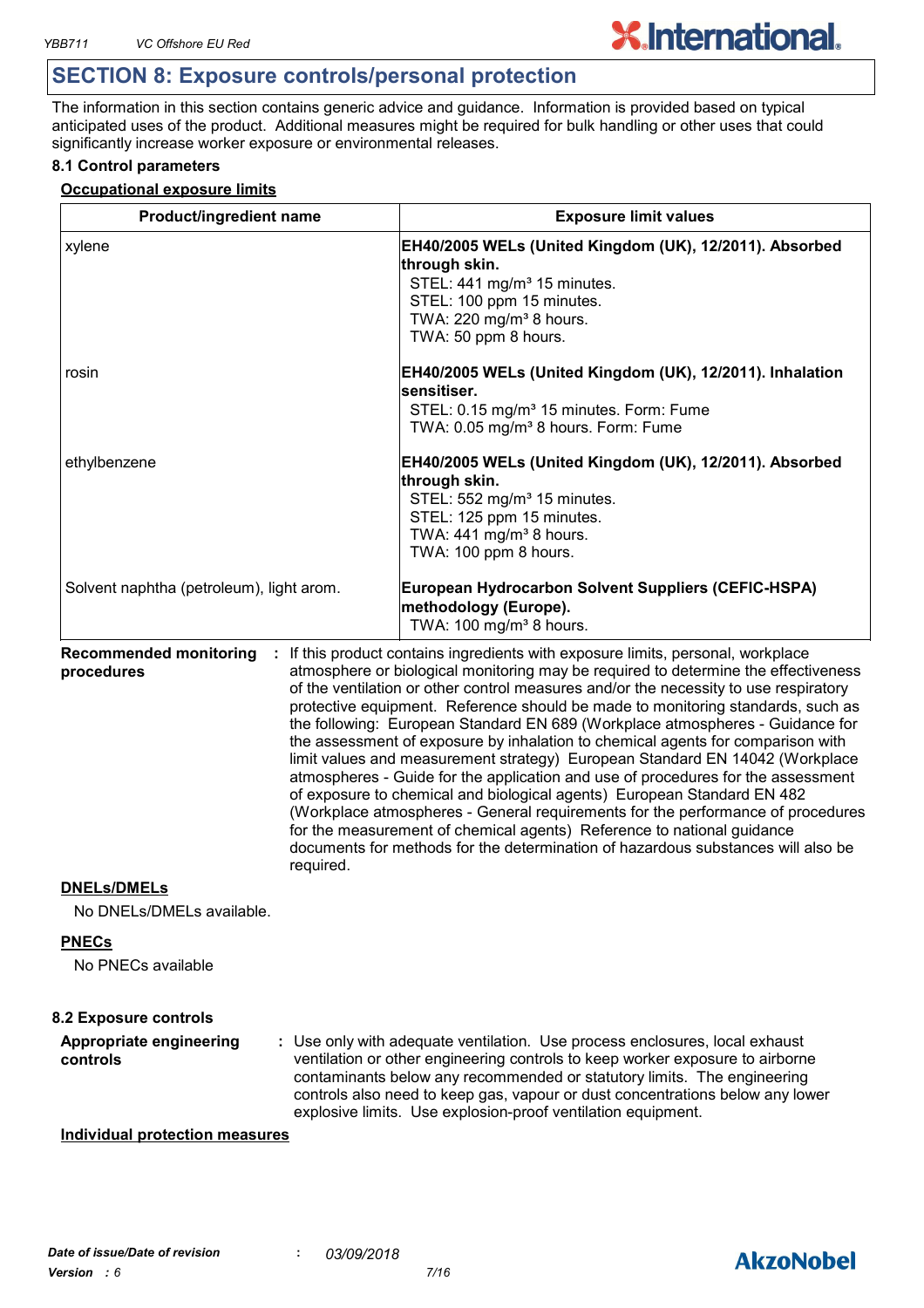# **SECTION 8: Exposure controls/personal protection**

| <b>Hygiene measures</b>                   | : Wash hands, forearms and face thoroughly after handling chemical products,<br>before eating, smoking and using the lavatory and at the end of the working period.<br>Appropriate techniques should be used to remove potentially contaminated clothing.<br>Contaminated work clothing should not be allowed out of the workplace. Wash<br>contaminated clothing before reusing. Ensure that eyewash stations and safety<br>showers are close to the workstation location.                                                                                                                                                                                                                                                                                                                                                                                                                                                                                                                                                                                                                                                                                                                                                                                                                                                                                              |
|-------------------------------------------|--------------------------------------------------------------------------------------------------------------------------------------------------------------------------------------------------------------------------------------------------------------------------------------------------------------------------------------------------------------------------------------------------------------------------------------------------------------------------------------------------------------------------------------------------------------------------------------------------------------------------------------------------------------------------------------------------------------------------------------------------------------------------------------------------------------------------------------------------------------------------------------------------------------------------------------------------------------------------------------------------------------------------------------------------------------------------------------------------------------------------------------------------------------------------------------------------------------------------------------------------------------------------------------------------------------------------------------------------------------------------|
| <b>Eye/face protection</b>                | : Safety eyewear complying with an approved standard should be used when a risk<br>assessment indicates this is necessary to avoid exposure to liquid splashes, mists,<br>gases or dusts. Use eye protection according to EN 166, designed to protect<br>against liquid splashes. If contact is possible, the following protection should be<br>worn, unless the assessment indicates a higher degree of protection: chemical<br>splash goggles.                                                                                                                                                                                                                                                                                                                                                                                                                                                                                                                                                                                                                                                                                                                                                                                                                                                                                                                         |
| <b>Skin protection</b>                    |                                                                                                                                                                                                                                                                                                                                                                                                                                                                                                                                                                                                                                                                                                                                                                                                                                                                                                                                                                                                                                                                                                                                                                                                                                                                                                                                                                          |
| <b>Hand protection</b>                    | : Use chemical resistant gloves classified under Standard EN 374: Protective gloves<br>against chemicals and micro-organisms. Recommended: Viton® or Nitrile<br>gloves. When prolonged or frequently repeated contact may occur, a glove with a<br>protection class of 6 (breakthrough time greater than 480 minutes according to EN<br>374) is recommended. When only brief contact is expected, a glove with a<br>protection class of 2 or higher (breakthrough time greater than 30 minutes<br>according to EN 374) is recommended. The user must check that the final choice<br>of type of glove selected for handling this product is the most appropriate and takes<br>into account the particular conditions of use, as included in the user's risk<br>assessment. NOTICE: The selection of a specific glove for a particular application<br>and duration of use in a workplace should also take into account all relevant<br>workplace factors such as, but not limited to: Other chemicals which may be<br>handled, physical requirements (cut/puncture protection, dexterity, thermal<br>protection), potential body reactions to glove materials, as well as the instructions/<br>specifications provided by the glove supplier. Barrier creams may help to protect<br>the exposed areas of the skin but should not be applied once exposure has<br>occurred. |
| <b>Body protection</b>                    | Personal protective equipment for the body should be selected based on the task<br>being performed and the risks involved and should be approved by a specialist<br>before handling this product. When there is a risk of ignition from static electricity,<br>wear anti-static protective clothing. For the greatest protection from static<br>discharges, clothing should include anti-static overalls, boots and gloves. Refer to<br>European Standard EN 1149 for further information on material and design<br>requirements and test methods.                                                                                                                                                                                                                                                                                                                                                                                                                                                                                                                                                                                                                                                                                                                                                                                                                       |
| Other skin protection                     | : Appropriate footwear and any additional skin protection measures should be<br>selected based on the task being performed and the risks involved and should be<br>approved by a specialist before handling this product.                                                                                                                                                                                                                                                                                                                                                                                                                                                                                                                                                                                                                                                                                                                                                                                                                                                                                                                                                                                                                                                                                                                                                |
| <b>Respiratory protection</b>             | : Use a properly fitted, air-purifying or air-fed respirator complying with an approved<br>standard if a risk assessment indicates this is necessary according to EN529.<br>Respirator selection must be based on known or anticipated exposure levels, the<br>hazards of the product and the safe working limits of the selected respirator.                                                                                                                                                                                                                                                                                                                                                                                                                                                                                                                                                                                                                                                                                                                                                                                                                                                                                                                                                                                                                            |
| <b>Environmental exposure</b><br>controls | Emissions from ventilation or work process equipment should be checked to<br>ensure they comply with the requirements of environmental protection legislation.<br>In some cases, fume scrubbers, filters or engineering modifications to the process<br>equipment will be necessary to reduce emissions to acceptable levels.                                                                                                                                                                                                                                                                                                                                                                                                                                                                                                                                                                                                                                                                                                                                                                                                                                                                                                                                                                                                                                            |

# **SECTION 9: Physical and chemical properties**

| 9.1 Information on basic physical and chemical properties |                  |
|-----------------------------------------------------------|------------------|
| <b>Appearance</b>                                         |                  |
| <b>Physical state</b>                                     | : Liquid.        |
| Colour                                                    | Red.             |
| Odour                                                     | : Solvent.       |
| <b>Odour threshold</b>                                    | : Not available. |
| рH                                                        | Not applicable.  |
| Melting point/freezing point                              | : Not available. |

# **AkzoNobel**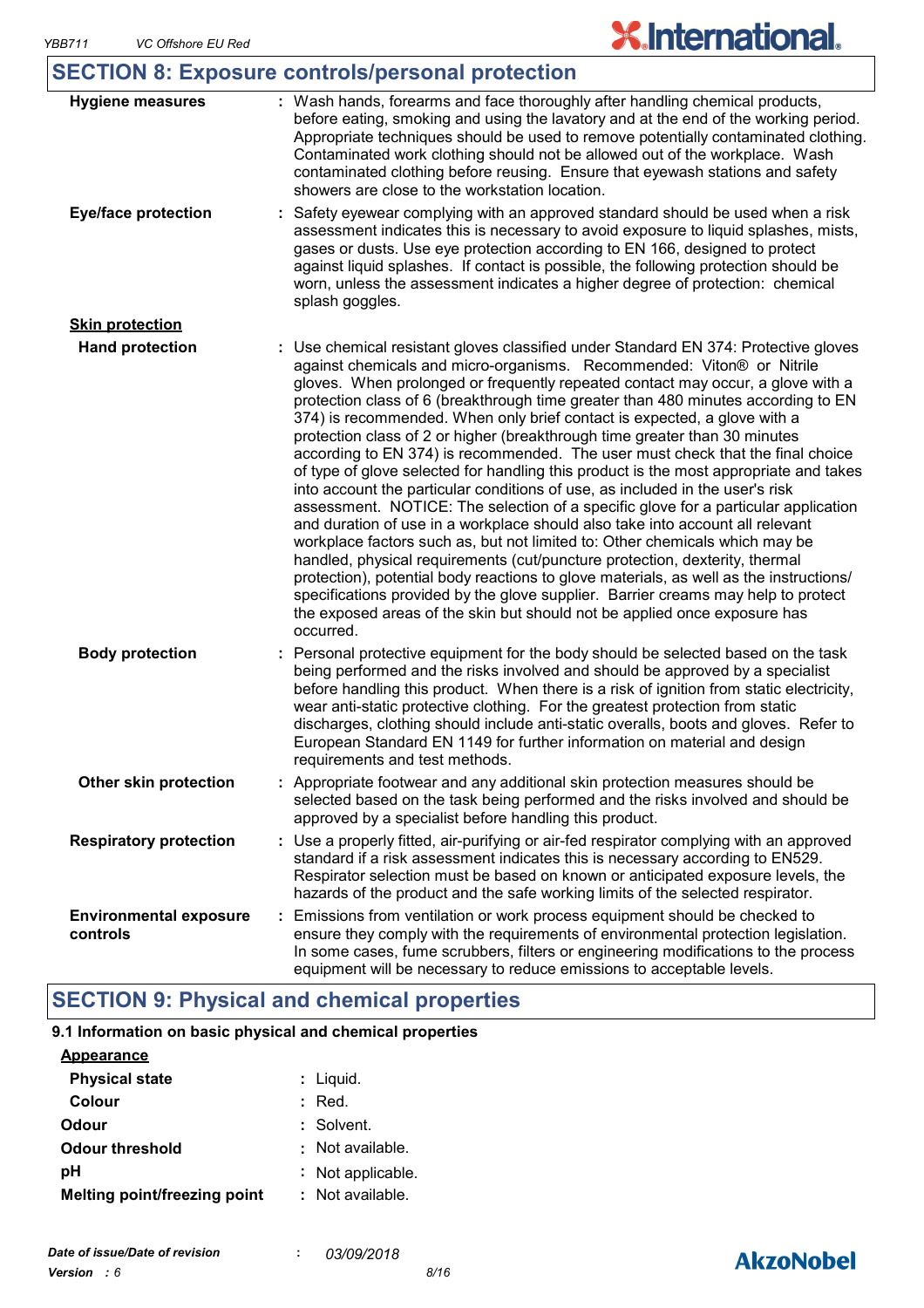### **SECTION 9: Physical and chemical properties**

| Initial boiling point and<br>: Lowest known value: $136.16^{\circ}$ C (277.1°F) (xylene).<br>boiling range                                       |  |
|--------------------------------------------------------------------------------------------------------------------------------------------------|--|
| : Closed cup: $30^{\circ}$ C<br><b>Flash point</b>                                                                                               |  |
| <b>Evaporation rate</b><br>: Not available.                                                                                                      |  |
| Flammability (solid, gas)<br>: Not available.                                                                                                    |  |
| Upper/lower flammability or<br>: Greatest known range: Lower: 1.4% Upper: 7.6% (Solvent naphtha (petroleum),<br>explosive limits<br>light arom.) |  |
| $:$ Not available.<br>Vapour pressure                                                                                                            |  |
| Vapour density<br>: Not available.                                                                                                               |  |
| <b>Relative density</b><br>: 1.17                                                                                                                |  |
| Solubility(ies)<br>: Insoluble in the following materials: cold water.                                                                           |  |
| <b>Partition coefficient: n-octanol/: Not available.</b><br>water                                                                                |  |
| : Not available.<br><b>Auto-ignition temperature</b>                                                                                             |  |
| Decomposition temperature<br>: Not available.                                                                                                    |  |
| : Kinematic (room temperature): $71 \text{ mm}^2/\text{s}$<br><b>Viscosity</b>                                                                   |  |
| $:$ Not available.<br><b>Explosive properties</b>                                                                                                |  |
| : Not available.<br><b>Oxidising properties</b>                                                                                                  |  |

#### **9.2 Other information**

No additional information.

**10.5 Incompatible materials :**

# **10.4 Conditions to avoid** : Avoid all possible sources of ignition (spark or flame). Do not pressurise, cut, weld, braze, solder, drill, grind or expose containers to heat or sources of ignition. **10.2 Chemical stability : The product is stable. 10.3 Possibility of hazardous reactions :** Under normal conditions of storage and use, hazardous reactions will not occur. **SECTION 10: Stability and reactivity 10.1 Reactivity :** No specific test data related to reactivity available for this product or its ingredients.

|                       | oxidizing materials                                                          |  |
|-----------------------|------------------------------------------------------------------------------|--|
| <b>10.6 Hazardous</b> | Under normal conditions of storage and use, hazardous decomposition products |  |

Reactive or incompatible with the following materials:

**decomposition products** should not be produced.

### **SECTION 11: Toxicological information**

#### **11.1 Information on toxicological effects**

#### **Acute toxicity**

| Product/ingredient name   | <b>Result</b>        | <b>Species</b> | <b>Dose</b> | <b>Exposure</b>          |
|---------------------------|----------------------|----------------|-------------|--------------------------|
| xylene                    | LC50 Inhalation Gas. | Rat            | 5000 ppm    | 4 hours                  |
|                           | LD50 Oral            | Rat            | 4300 mg/kg  | -                        |
| rosin                     | LD50 Oral            | Rat            | 7600 mg/kg  | -                        |
| ethylbenzene              | LC50 Inhalation Gas. | Rabbit         | 4000 ppm    | 4 hours                  |
|                           | LD50 Dermal          | Rabbit         | 17800 mg/kg | $\overline{\phantom{0}}$ |
|                           | LD50 Oral            | Rat            | 3500 mg/kg  | -                        |
| Solvent naphtha           | LD50 Oral            | Rat            | 8400 mg/kg  |                          |
| (petroleum), light arom.  |                      |                |             |                          |
| <b>Conclusion/Summary</b> | : Not available.     |                |             |                          |

*Date of issue/Date of revision* **:** *03/09/2018 Version : 6 9/16*

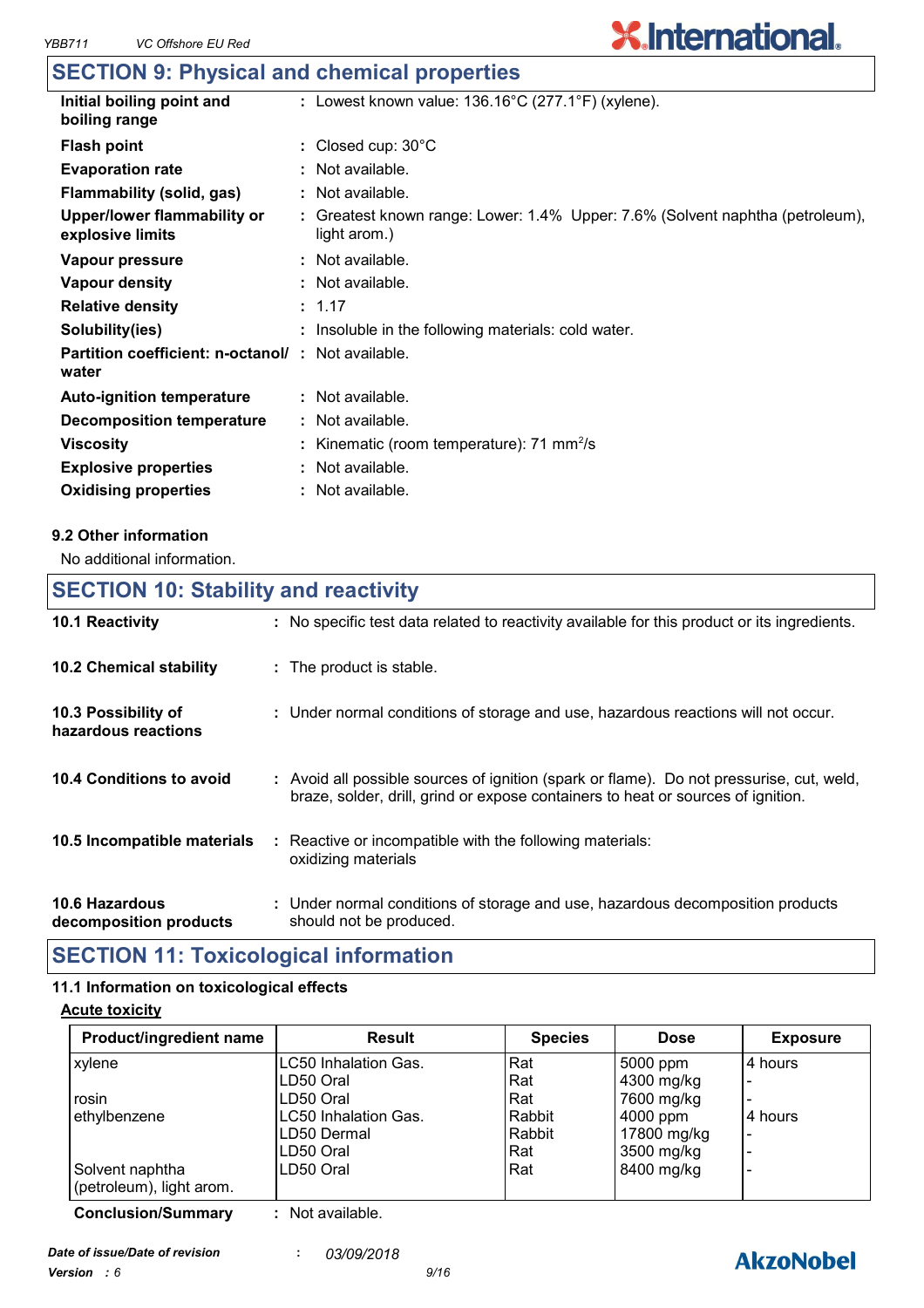

## **SECTION 11: Toxicological information**

#### **Acute toxicity estimates**

| Route                | <b>ATE value</b> |
|----------------------|------------------|
| Dermal               | 3070.6 mg/kg     |
| Inhalation (gases)   | 13957.3 ppm      |
| Inhalation (vapours) | 122.8 mg/l       |

#### **Irritation/Corrosion**

| Product/ingredient name                                          | <b>Result</b>            | <b>Species</b> | <b>Score</b>             | <b>Exposure</b>             | <b>Observation</b>       |
|------------------------------------------------------------------|--------------------------|----------------|--------------------------|-----------------------------|--------------------------|
| xylene                                                           | Eyes - Mild irritant     | Rabbit         | $\blacksquare$           | 87 milligrams               |                          |
|                                                                  | Eyes - Severe irritant   | Rabbit         |                          | 24 hours 5                  |                          |
|                                                                  |                          |                |                          | milligrams                  |                          |
|                                                                  | Skin - Mild irritant     | Rat            | $\blacksquare$           | 8 hours 60                  | $\blacksquare$           |
|                                                                  |                          |                |                          | microliters                 |                          |
|                                                                  | Skin - Moderate irritant | Rabbit         | $\overline{\phantom{a}}$ | 24 hours 500<br>milligrams  |                          |
|                                                                  | Skin - Moderate irritant | Rabbit         | $\blacksquare$           | 100 Percent                 |                          |
| zinc oxide                                                       | Eyes - Mild irritant     | Rabbit         | $\blacksquare$           | 24 hours 500                |                          |
|                                                                  |                          |                |                          | milligrams                  |                          |
|                                                                  | Skin - Mild irritant     | Rabbit         | $\overline{\phantom{a}}$ | 24 hours 500                |                          |
|                                                                  |                          |                |                          | milligrams                  |                          |
| ethylbenzene                                                     | Eyes - Severe irritant   | Rabbit         | $\overline{\phantom{a}}$ | 500                         |                          |
|                                                                  |                          |                |                          | milligrams                  |                          |
|                                                                  | Skin - Mild irritant     | Rabbit         | $\blacksquare$           | 24 hours 15                 | $\overline{\phantom{a}}$ |
|                                                                  |                          |                |                          | milligrams                  |                          |
| Solvent naphtha (petroleum), Eyes - Mild irritant<br>light arom. |                          | Rabbit         | $\overline{\phantom{a}}$ | 24 hours 100<br>microliters |                          |
|                                                                  |                          |                |                          |                             |                          |
| <b>Conclusion/Summary</b>                                        | : Not available.         |                |                          |                             |                          |
| <b>Sensitisation</b>                                             |                          |                |                          |                             |                          |
| <b>Conclusion/Summary</b>                                        | : Not available.         |                |                          |                             |                          |
| <b>Mutagenicity</b>                                              |                          |                |                          |                             |                          |
|                                                                  |                          |                |                          |                             |                          |
| <b>Conclusion/Summary</b>                                        | : Not available.         |                |                          |                             |                          |
| Carcinogenicity                                                  |                          |                |                          |                             |                          |
| <b>Conclusion/Summary</b>                                        | : Not available.         |                |                          |                             |                          |
| <b>Reproductive toxicity</b>                                     |                          |                |                          |                             |                          |
| <b>Conclusion/Summary</b>                                        | : Not available.         |                |                          |                             |                          |

# **Conclusion/Summary :** Not available.

#### **Specific target organ toxicity (single exposure)**

| Product/ingredient name                  | Category   | Route of<br>exposure | <b>Target organs</b>                                    |
|------------------------------------------|------------|----------------------|---------------------------------------------------------|
| xylene                                   | Category 3 | Not applicable.      | Respiratory tract<br>irritation                         |
| ethylbenzene                             | Category 3 | Not applicable.      | Respiratory tract<br>irritation                         |
| Solvent naphtha (petroleum), light arom. | Category 3 | Not applicable.      | Respiratory tract<br>irritation and<br>Narcotic effects |

#### **Specific target organ toxicity (repeated exposure)**

| Product/ingredient name | Category   | Route of<br>exposure | <b>Target organs</b> |
|-------------------------|------------|----------------------|----------------------|
| ethylbenzene            | Category 2 | Not determined       | hearing organs       |

#### **Aspiration hazard**

**Teratogenicity**

# **AkzoNobel**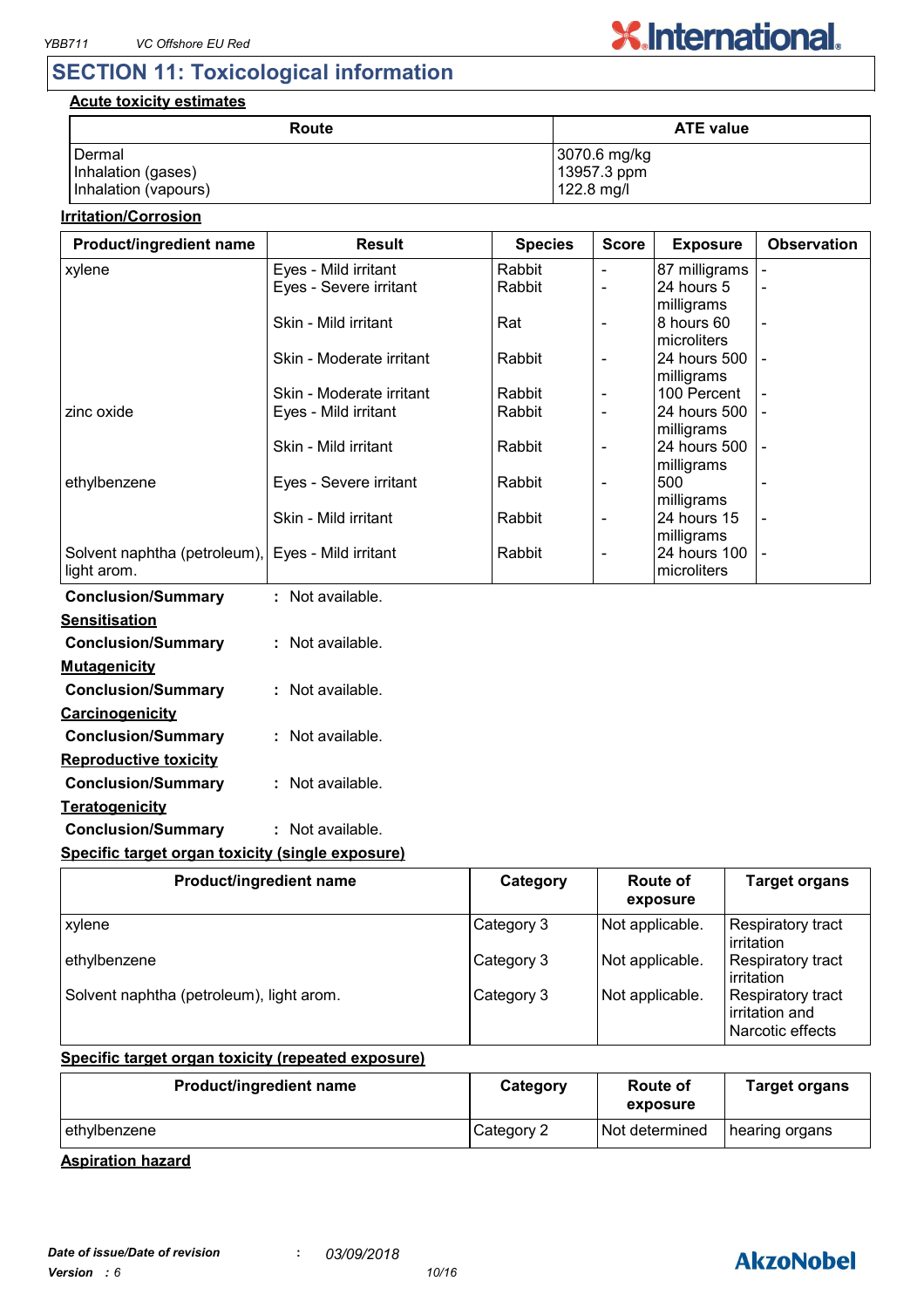# **SECTION 11: Toxicological information**

| <b>Product/ingredient name</b>           | Result                                |
|------------------------------------------|---------------------------------------|
| xylene                                   | <b>ASPIRATION HAZARD - Category 1</b> |
| ethylbenzene                             | <b>ASPIRATION HAZARD - Category 1</b> |
| Solvent naphtha (petroleum), light arom. | <b>ASPIRATION HAZARD - Category 1</b> |

#### **Information on likely routes : Not available.**

#### **of exposure**

### **Potential acute health effects**

| Eye contact         | : Causes serious eye irritation.                                                                                                                                               |
|---------------------|--------------------------------------------------------------------------------------------------------------------------------------------------------------------------------|
| <b>Inhalation</b>   | : Harmful if inhaled. May cause respiratory irritation. Exposure to decomposition<br>products may cause a health hazard. Serious effects may be delayed following<br>exposure. |
| <b>Skin contact</b> | : Causes skin irritation. May cause an allergic skin reaction.                                                                                                                 |
| Ingestion           | Irritating to mouth, throat and stomach.                                                                                                                                       |

#### **Symptoms related to the physical, chemical and toxicological characteristics**

| Eye contact         | : Adverse symptoms may include the following:<br>pain or irritation<br>watering<br>redness                                                                                             |
|---------------------|----------------------------------------------------------------------------------------------------------------------------------------------------------------------------------------|
| <b>Inhalation</b>   | : Adverse symptoms may include the following:<br>respiratory tract irritation<br>coughing<br>headache<br>drowsiness/fatigue<br>dizziness/vertigo<br>muscle weakness<br>unconsciousness |
| <b>Skin contact</b> | : Adverse symptoms may include the following:<br>irritation<br>redness                                                                                                                 |
| Ingestion           | : No specific data.                                                                                                                                                                    |

#### **Delayed and immediate effects as well as chronic effects from short and long-term exposure**

| <b>Short term exposure</b>                        |                                                                                                          |  |
|---------------------------------------------------|----------------------------------------------------------------------------------------------------------|--|
| <b>Potential immediate</b><br>effects             | : Not available.                                                                                         |  |
| <b>Potential delayed effects</b>                  | : Not available.                                                                                         |  |
| Long term exposure                                |                                                                                                          |  |
| <b>Potential immediate</b><br>effects             | : Not available.                                                                                         |  |
| <b>Potential delayed effects : Not available.</b> |                                                                                                          |  |
| <b>Potential chronic health effects</b>           |                                                                                                          |  |
| Not available.                                    |                                                                                                          |  |
| <b>Conclusion/Summary</b>                         | : Not available.                                                                                         |  |
| General                                           | : Once sensitized, a severe allergic reaction may occur when subsequently exposed<br>to very low levels. |  |
| Carcinogenicity                                   | : No known significant effects or critical hazards.                                                      |  |
| <b>Mutagenicity</b>                               | : No known significant effects or critical hazards.                                                      |  |
| <b>Teratogenicity</b>                             | : No known significant effects or critical hazards.                                                      |  |
| <b>Developmental effects</b>                      | : No known significant effects or critical hazards.                                                      |  |
| <b>Fertility effects</b>                          | : No known significant effects or critical hazards.                                                      |  |

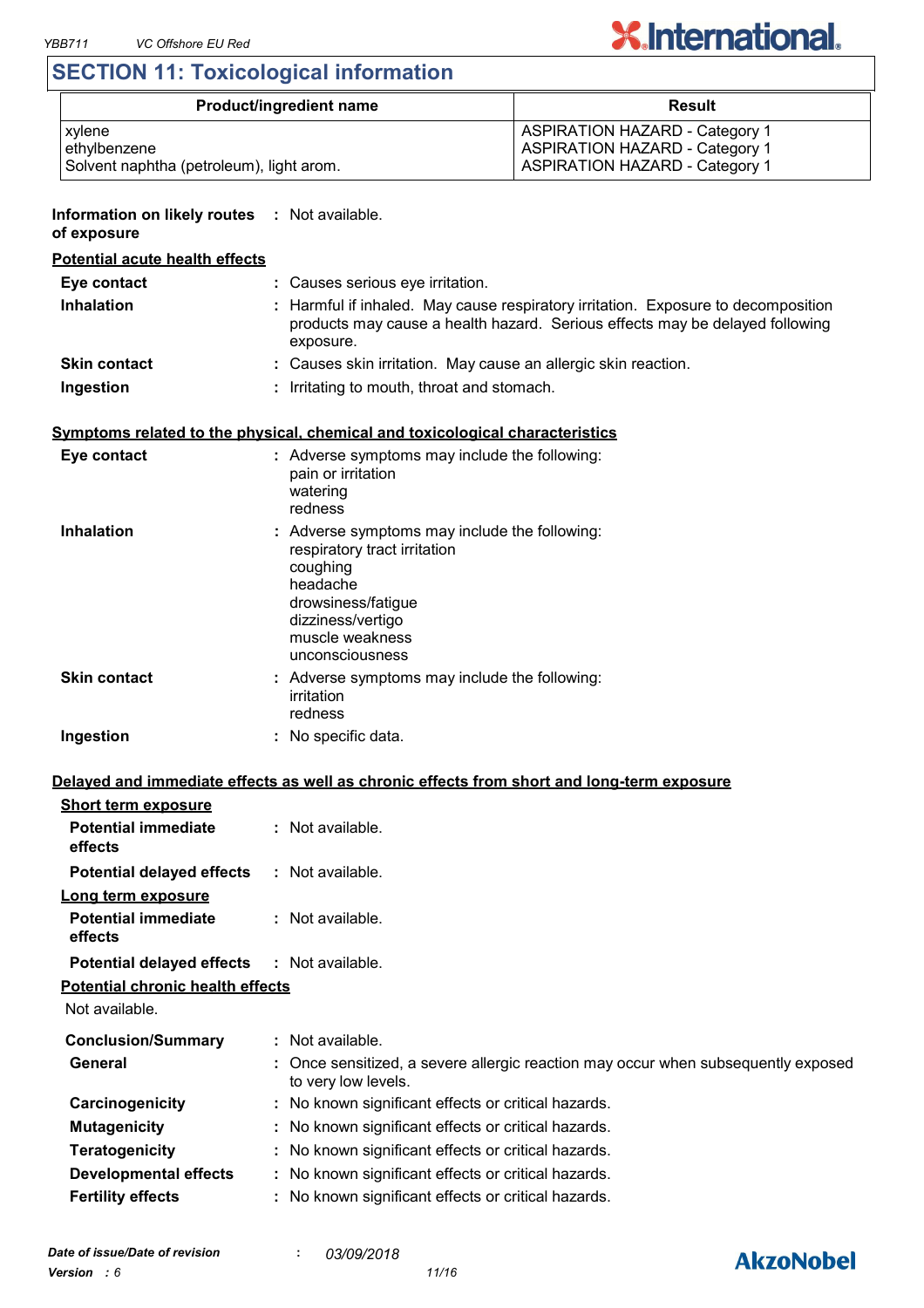# **SECTION 11: Toxicological information**

**Other information :** Not available.

## **SECTION 12: Ecological information**

#### **12.1 Toxicity**

| Product/ingredient name                     | <b>Result</b>                               | <b>Species</b>                                                           | <b>Exposure</b> |
|---------------------------------------------|---------------------------------------------|--------------------------------------------------------------------------|-----------------|
| xylene                                      | Acute LC50 8500 µg/l Marine water           | Crustaceans - Palaemonetes<br>pugio                                      | 48 hours        |
|                                             | Acute LC50 13400 µg/l Fresh water           | Fish - Pimephales promelas                                               | 96 hours        |
| zinc oxide                                  | Acute EC50 0.042 mg/l Fresh water           | Algae - Pseudokirchneriella<br>subcapitata - Exponential<br>growth phase | 72 hours        |
|                                             | Acute EC50 1 mg/l Fresh water               | Daphnia - Daphnia magna -<br>Neonate                                     | 48 hours        |
|                                             | Acute IC50 0.17 mg/l                        | Algae - Selenastrum<br>capricornutum                                     | 72 hours        |
|                                             | Acute LC50 1.1 mg/l                         | Fish - Oncorhynchus Mykiss                                               | 96 hours        |
|                                             | Chronic NOEC 0.017 mg/l Fresh water         | Algae - Pseudokirchneriella<br>subcapitata - Exponential<br>growth phase | 72 hours        |
| ethylbenzene                                | Acute EC50 3.6 mg/l Fresh water             | Algae - Pseudokirchneriella<br>subcapitata                               | 96 hours        |
|                                             | Acute LC50 18.4 to 25.4 mg/l Fresh<br>water | Daphnia - Daphnia magna -<br>Neonate                                     | 48 hours        |
|                                             | Acute LC50 5.1 to 5.7 mg/l Marine<br>water  | Fish - Menidia menidia                                                   | 96 hours        |
| Solvent naphtha (petroleum),<br>light arom. | Acute EC50 $6.14$ mg/m <sup>3</sup>         | Daphnia                                                                  | 48 hours        |
|                                             | Acute LC50 $9.22 \text{ mg/m}^3$            | Fish - Mykiss                                                            | 96 hours        |

**Conclusion/Summary :** Not available.

#### **12.2 Persistence and degradability**

**Conclusion/Summary :** Not available.

| Product/ingredient name | <b>Aquatic half-life</b> | <b>Photolysis</b> | Biodegradability |
|-------------------------|--------------------------|-------------------|------------------|
| I zinc oxide            |                          |                   | l Not readilv    |
| lethylbenzene           |                          |                   | Readily          |

#### **12.3 Bioaccumulative potential**

| <b>Product/ingredient name</b> | ⊺LoqP <sub>ow</sub> | <b>BCF</b>   | <b>Potential</b> |
|--------------------------------|---------------------|--------------|------------------|
| xylene                         | 3.12                | 18.1 to 25.9 | <b>I</b> ow      |
| zinc oxide                     |                     | 60960        | high             |
| rosin                          | 1.9 to 7.7          |              | high             |
| ethylbenzene                   | 3.6                 | 15           | low              |

| 12.4 Mobility in soil |                  |
|-----------------------|------------------|
| Soil/water partition  | : Not available. |
| coefficient (Koc)     |                  |
| <b>Mobility</b>       | : Not available. |

#### **12.5 Results of PBT and vPvB assessment**

| <b>PBT</b> | : Not applicable. |
|------------|-------------------|
| vPvB       | : Not applicable. |

**12.6 Other adverse effects** : No known significant effects or critical hazards.

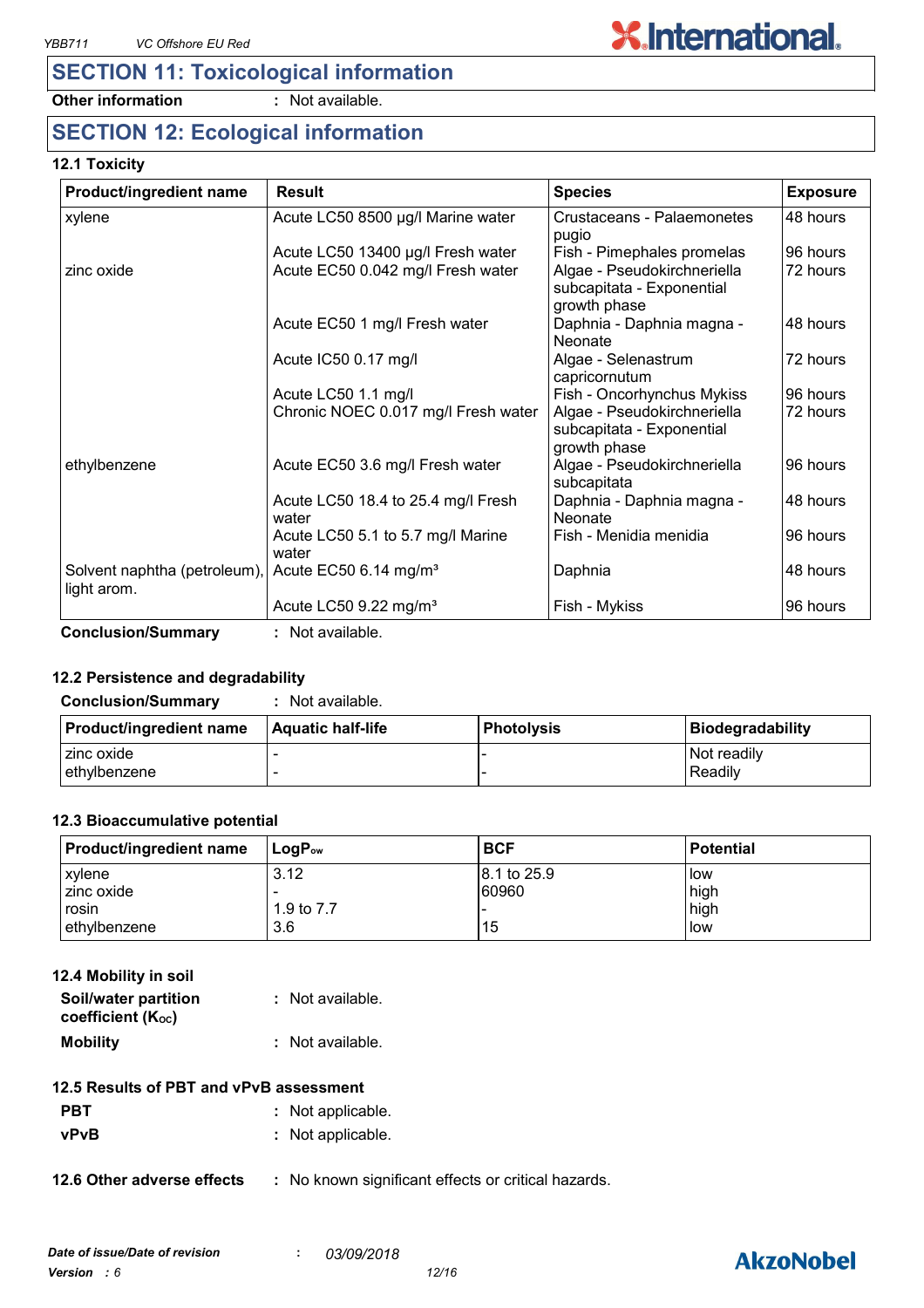## **SECTION 13: Disposal considerations**

The information in this section contains generic advice and guidance. The list of Identified Uses in Section 1 should be consulted for any available use-specific information provided in the Exposure Scenario(s).

#### **13.1 Waste treatment methods**

| <b>Product</b>             |                                                                                                                                                                                                                                                                                                                                                                                                                                                                                                                                                     |
|----------------------------|-----------------------------------------------------------------------------------------------------------------------------------------------------------------------------------------------------------------------------------------------------------------------------------------------------------------------------------------------------------------------------------------------------------------------------------------------------------------------------------------------------------------------------------------------------|
| <b>Methods of disposal</b> | : The generation of waste should be avoided or minimised wherever possible.<br>Disposal of this product, solutions and any by-products should at all times comply<br>with the requirements of environmental protection and waste disposal legislation<br>and any regional local authority requirements.<br>Dispose of surplus and non-recyclable products via a licensed waste disposal<br>contractor. Waste should not be disposed of untreated to the sewer unless fully<br>compliant with the requirements of all authorities with jurisdiction. |
| <b>Hazardous waste</b>     | : The classification of the product may meet the criteria for a hazardous waste.                                                                                                                                                                                                                                                                                                                                                                                                                                                                    |

#### **European waste catalogue (EWC)**

| Code number                | <b>Waste designation</b><br>waste paint and varnish containing organic solvents or other hazardous substances                                                                                                                                                                                                                                                                                                                                                                                                                                                 |  |  |
|----------------------------|---------------------------------------------------------------------------------------------------------------------------------------------------------------------------------------------------------------------------------------------------------------------------------------------------------------------------------------------------------------------------------------------------------------------------------------------------------------------------------------------------------------------------------------------------------------|--|--|
| EWC 08 01 11*              |                                                                                                                                                                                                                                                                                                                                                                                                                                                                                                                                                               |  |  |
| Packaging                  |                                                                                                                                                                                                                                                                                                                                                                                                                                                                                                                                                               |  |  |
| <b>Methods of disposal</b> | : Ensure waste is collected and contained. Store separately. Dispose of containers<br>contaminated by the product in accordance with local or national legal provisions.<br>This material and its container must be disposed of as hazardous waste. Dispose<br>of via a licensed waste disposal contractor.                                                                                                                                                                                                                                                   |  |  |
| <b>Special precautions</b> | : This material and its container must be disposed of in a safe way. Care should be<br>taken when handling emptied containers that have not been cleaned or rinsed out.<br>Empty containers or liners may retain some product residues. Vapour from product<br>residues may create a highly flammable or explosive atmosphere inside the<br>container. Do not cut, weld or grind used containers unless they have been cleaned<br>thoroughly internally. Avoid dispersal of spilt material and runoff and contact with<br>soil, waterways, drains and sewers. |  |  |

# **SECTION 14: Transport information**

|                                                                                                                                                                                                                           | <b>ADR/RID</b> | <b>IMDG</b>                                                                                 | <b>IATA</b>                                                                                                          |
|---------------------------------------------------------------------------------------------------------------------------------------------------------------------------------------------------------------------------|----------------|---------------------------------------------------------------------------------------------|----------------------------------------------------------------------------------------------------------------------|
| 14.1 UN number                                                                                                                                                                                                            | <b>UN1263</b>  | <b>UN1263</b>                                                                               | <b>UN1263</b>                                                                                                        |
| 14.2 UN proper<br>shipping name                                                                                                                                                                                           | <b>PAINT</b>   | PAINT. Marine pollutant (zinc<br>oxide, Solvent naphtha<br>(petroleum), light arom.)        | <b>PAINT</b>                                                                                                         |
| 14.3 Transport<br>hazard class(es)                                                                                                                                                                                        | 3              | 3                                                                                           | 3                                                                                                                    |
| 14.4 Packing<br>group                                                                                                                                                                                                     | III            | III                                                                                         | III                                                                                                                  |
| 14.5<br>Environmental<br>hazards                                                                                                                                                                                          | Yes.           | Yes.                                                                                        | No.                                                                                                                  |
| <b>Additional</b><br>The environmentally hazardous<br>information<br>substance mark is not required<br>when transported in sizes of ≤5<br>L or $\leq$ 5 kg.<br><b>Special provisions</b><br>640 (E)<br><b>Tunnel code</b> |                | The marine pollutant mark is<br>not required when transported<br>in sizes of ≤5 L or ≤5 kg. | The environmentally<br>hazardous substance mark<br>may appear if required by<br>other transportation<br>regulations. |
| Date of issue/Date of revision                                                                                                                                                                                            | 03/09/2018     |                                                                                             | <b>AkzoNobel</b>                                                                                                     |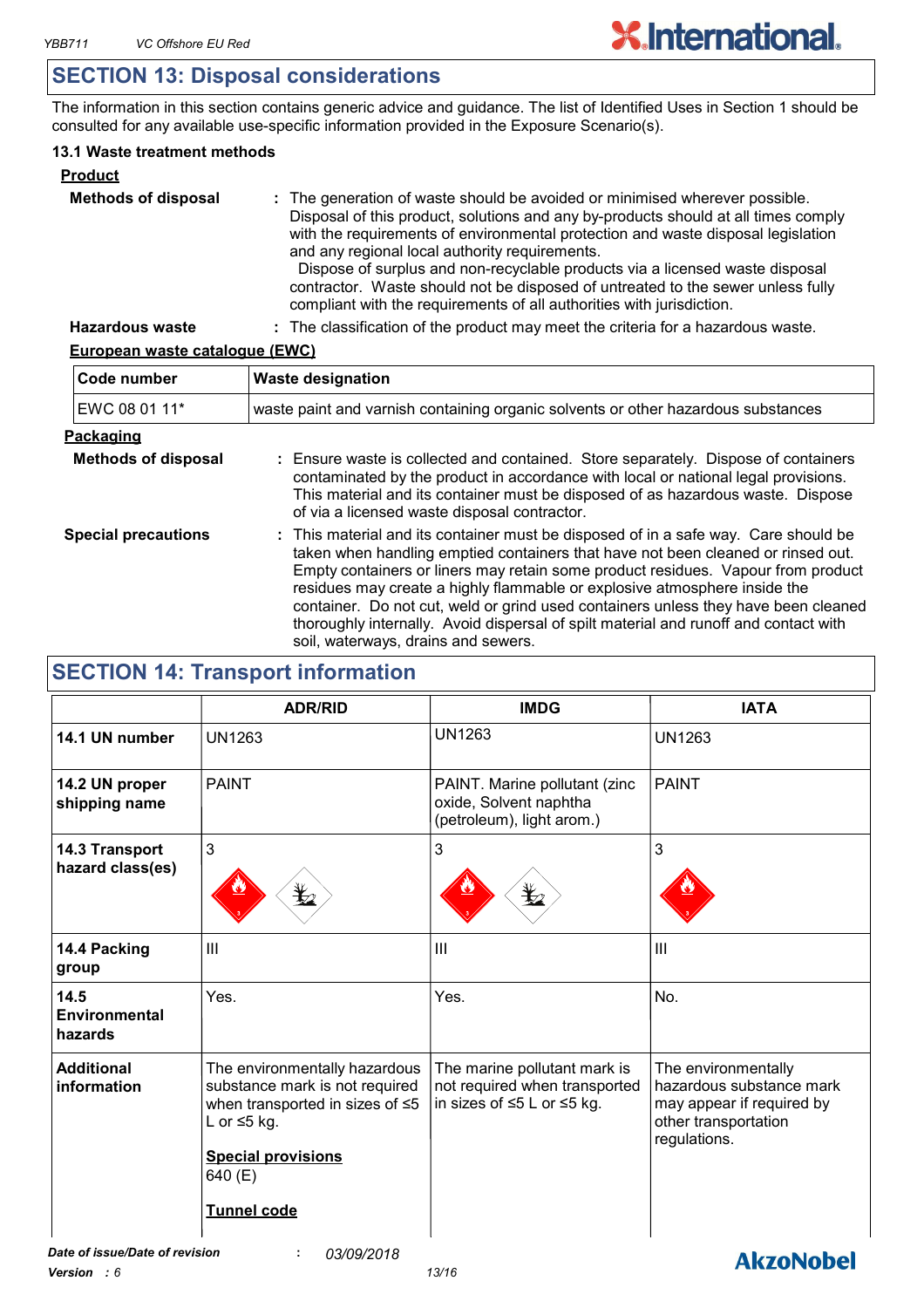| YBB711                                                                                                                                                   | <b>VC Offshore EU Red</b> |                                                                |                                                                                                                                                                           | <b>X.International.</b> |
|----------------------------------------------------------------------------------------------------------------------------------------------------------|---------------------------|----------------------------------------------------------------|---------------------------------------------------------------------------------------------------------------------------------------------------------------------------|-------------------------|
|                                                                                                                                                          |                           | <b>SECTION 14: Transport information</b>                       |                                                                                                                                                                           |                         |
|                                                                                                                                                          | (D/E)                     |                                                                |                                                                                                                                                                           |                         |
| <b>IMDG Code Segregation</b><br>group                                                                                                                    |                           | : Not applicable.                                              |                                                                                                                                                                           |                         |
| 14.6 Special precautions for<br>user                                                                                                                     |                           | the event of an accident or spillage.                          | : Transport within user's premises: always transport in closed containers that are<br>upright and secure. Ensure that persons transporting the product know what to do in |                         |
| 14.7 Transport in bulk<br>according to Annex II of<br><b>Marpol and the IBC Code</b>                                                                     |                           | : Not available.                                               |                                                                                                                                                                           |                         |
|                                                                                                                                                          |                           | <b>SECTION 15: Regulatory information</b>                      |                                                                                                                                                                           |                         |
|                                                                                                                                                          |                           |                                                                | 15.1 Safety, health and environmental regulations/legislation specific for the substance or mixture                                                                       |                         |
| EU Regulation (EC) No. 1907/2006 (REACH)                                                                                                                 |                           |                                                                |                                                                                                                                                                           |                         |
|                                                                                                                                                          |                           | <b>Annex XIV - List of substances subject to authorisation</b> |                                                                                                                                                                           |                         |
| <b>Annex XIV</b>                                                                                                                                         |                           |                                                                |                                                                                                                                                                           |                         |
| <b>Substances of very high concern</b>                                                                                                                   |                           |                                                                |                                                                                                                                                                           |                         |
| None of the components are listed.                                                                                                                       |                           |                                                                |                                                                                                                                                                           |                         |
| <b>Annex XVII - Restrictions</b><br>on the manufacture,<br>placing on the market<br>and use of certain<br>dangerous substances,<br>mixtures and articles |                           | : Not applicable.                                              |                                                                                                                                                                           |                         |
| <b>Other EU regulations</b>                                                                                                                              |                           |                                                                |                                                                                                                                                                           |                         |
| <b>Europe inventory</b>                                                                                                                                  |                           | : Not determined.                                              |                                                                                                                                                                           |                         |
| Special packaging requirements                                                                                                                           |                           |                                                                |                                                                                                                                                                           |                         |
| <b>Containers to be fitted</b><br>with child-resistant<br>fastenings                                                                                     |                           | : Not applicable.                                              |                                                                                                                                                                           |                         |
|                                                                                                                                                          |                           | Tactile warning of danger : Yes, applicable.                   |                                                                                                                                                                           |                         |
| Not listed.                                                                                                                                              |                           | Ozone depleting substances (1005/2009/EU)                      |                                                                                                                                                                           |                         |
|                                                                                                                                                          |                           | Prior Informed Consent (PIC) (649/2012/EU)                     |                                                                                                                                                                           |                         |

Not listed.

#### **Biocidal products regulation**

**Product type :** PT21 Antifouling products Liquid. Paint.

**Type (Antifouling) :** Antifouling Type - Organotin-free conventional

# **Active substances**

| Ingredient name |  |
|-----------------|--|
| dicopper oxide  |  |

### **Directions for use, frequency of application and dose rate**

Theoretical Coverage: Airless Spray 5.84 m2/l @ 60 micron dft Theoretical Coverage: Brush, Roller 11.7 m2/l @ 30 micron dft

| <b>Restrictions on use</b> |  | For professional and amateur use. |
|----------------------------|--|-----------------------------------|
|----------------------------|--|-----------------------------------|

**Application methods: :** Application Method: Airless Spray, Brush, Roller.

*Date of issue/Date of revision* **:** *03/09/2018 Version : 6 14/16*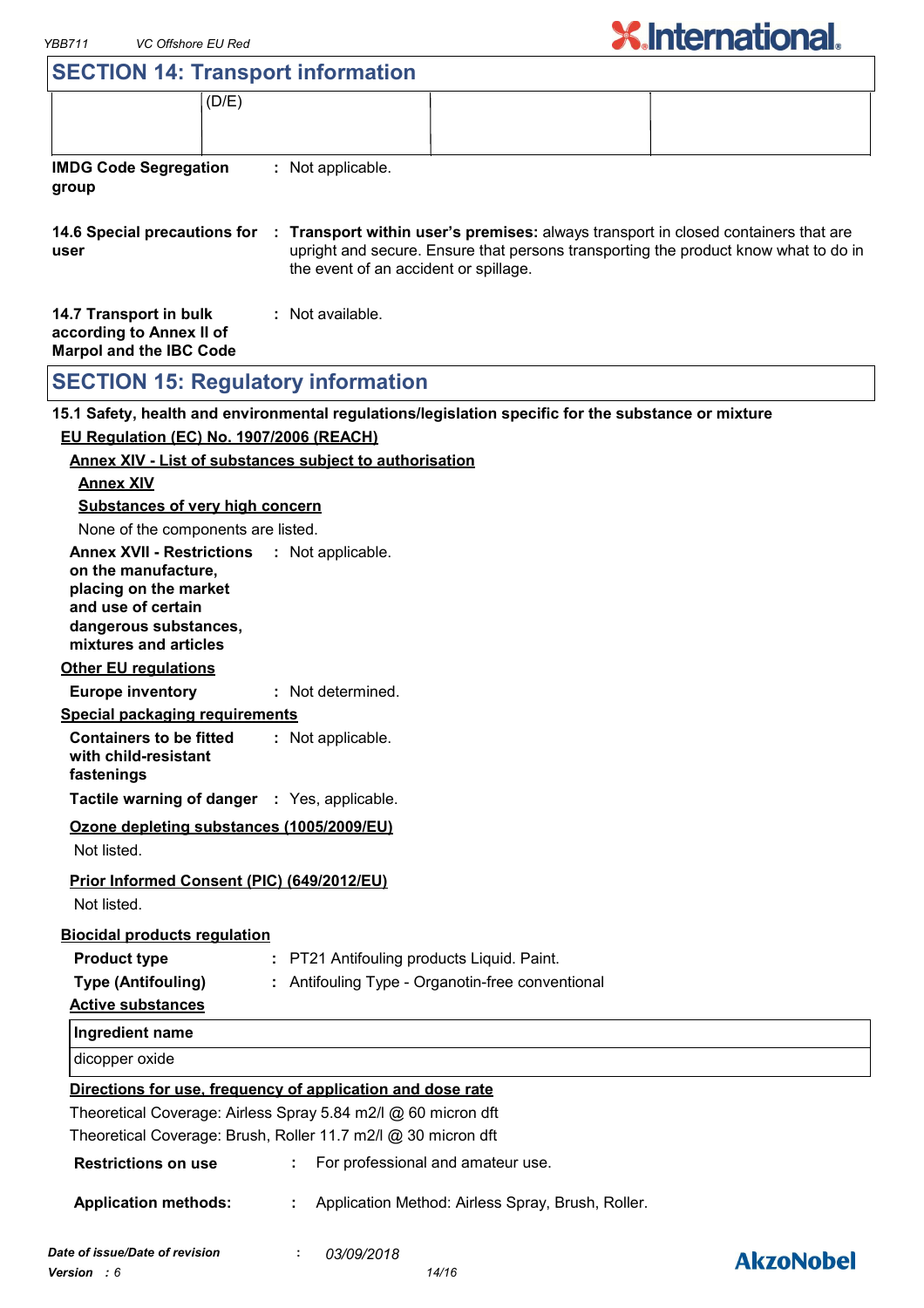

## **SECTION 15: Regulatory information**

| <b>Recommended Cleaner.</b> | Use VC General Thinner for cleaning of paint application equipment.                                            |  |
|-----------------------------|----------------------------------------------------------------------------------------------------------------|--|
| <b>IMO</b>                  | : Compliant with the International Convention on the Control of Harmful<br>Antifouling Systems on Ships, 2001. |  |

| <b>National requlations</b>         |                                                                                                          |
|-------------------------------------|----------------------------------------------------------------------------------------------------------|
| <b>Biocidal products requlation</b> |                                                                                                          |
| <b>Product type</b>                 | : PT21 Antifouling products Liquid. Paint.                                                               |
| <b>References</b>                   | : Conforms to Regulation (EC) No. 1907/2006 (REACH), Annex II and Regulation<br>(EC) No. 1272/2008 (CLP) |

#### **15.2 Chemical safety :** No Chemical Safety Assessment has been carried out.

**assessment**

### **SECTION 16: Other information**

 $\nabla$  Indicates information that has changed from previously issued version.

| <b>Abbreviations and</b> | : ATE = Acute Toxicity Estimate                                               |
|--------------------------|-------------------------------------------------------------------------------|
| acronyms                 | CLP = Classification, Labelling and Packaging Regulation [Regulation (EC) No. |
|                          | 1272/2008]                                                                    |
|                          | DMEL = Derived Minimal Effect Level                                           |
|                          | DNEL = Derived No Effect Level                                                |
|                          | EUH statement = CLP-specific Hazard statement                                 |
|                          | PBT = Persistent, Bioaccumulative and Toxic                                   |
|                          | PNEC = Predicted No Effect Concentration                                      |
|                          | <b>RRN = REACH Registration Number</b>                                        |
|                          | vPvB = Very Persistent and Very Bioaccumulative                               |

#### **Procedure used to derive the classification according to Regulation (EC) No. 1272/2008 [CLP/GHS]**

| <b>Classification</b>                                                                                                                                                              |                                                                                                                                                   | <b>Justification</b>                                                                                                                                                                                                                                                                                                                                                                                                                                                                                                                                                                                                                                          |
|------------------------------------------------------------------------------------------------------------------------------------------------------------------------------------|---------------------------------------------------------------------------------------------------------------------------------------------------|---------------------------------------------------------------------------------------------------------------------------------------------------------------------------------------------------------------------------------------------------------------------------------------------------------------------------------------------------------------------------------------------------------------------------------------------------------------------------------------------------------------------------------------------------------------------------------------------------------------------------------------------------------------|
| Flam. Liq. 3, H226<br>Acute Tox. 4, H332<br>Skin Irrit. 2, H315<br>Eye Irrit. 2, H319<br>Skin Sens. 1, H317<br>STOT SE 3, H335<br>Aquatic Acute 1, H400<br>Aquatic Chronic 2, H411 |                                                                                                                                                   | On basis of test data<br>Calculation method<br>Calculation method<br>Calculation method<br>Calculation method<br>Calculation method<br>Calculation method<br>Calculation method                                                                                                                                                                                                                                                                                                                                                                                                                                                                               |
| <b>Full text of abbreviated H</b><br>statements                                                                                                                                    | H225<br>H <sub>226</sub><br>H304<br>H312<br>H315<br>H317<br>H319<br>H332<br>H335<br>H336<br>H373 (hearing organs)<br>H400<br>H410<br>H411<br>H413 | Highly flammable liquid and vapour.<br>Flammable liquid and vapour.<br>May be fatal if swallowed and enters airways.<br>Harmful in contact with skin.<br>Causes skin irritation.<br>May cause an allergic skin reaction.<br>Causes serious eye irritation.<br>Harmful if inhaled.<br>May cause respiratory irritation.<br>May cause drowsiness or dizziness.<br>May cause damage to organs through prolonged or<br>repeated exposure. (hearing organs)<br>Very toxic to aquatic life.<br>Very toxic to aquatic life with long lasting effects.<br>Toxic to aquatic life with long lasting effects.<br>May cause long lasting harmful effects to aquatic life. |